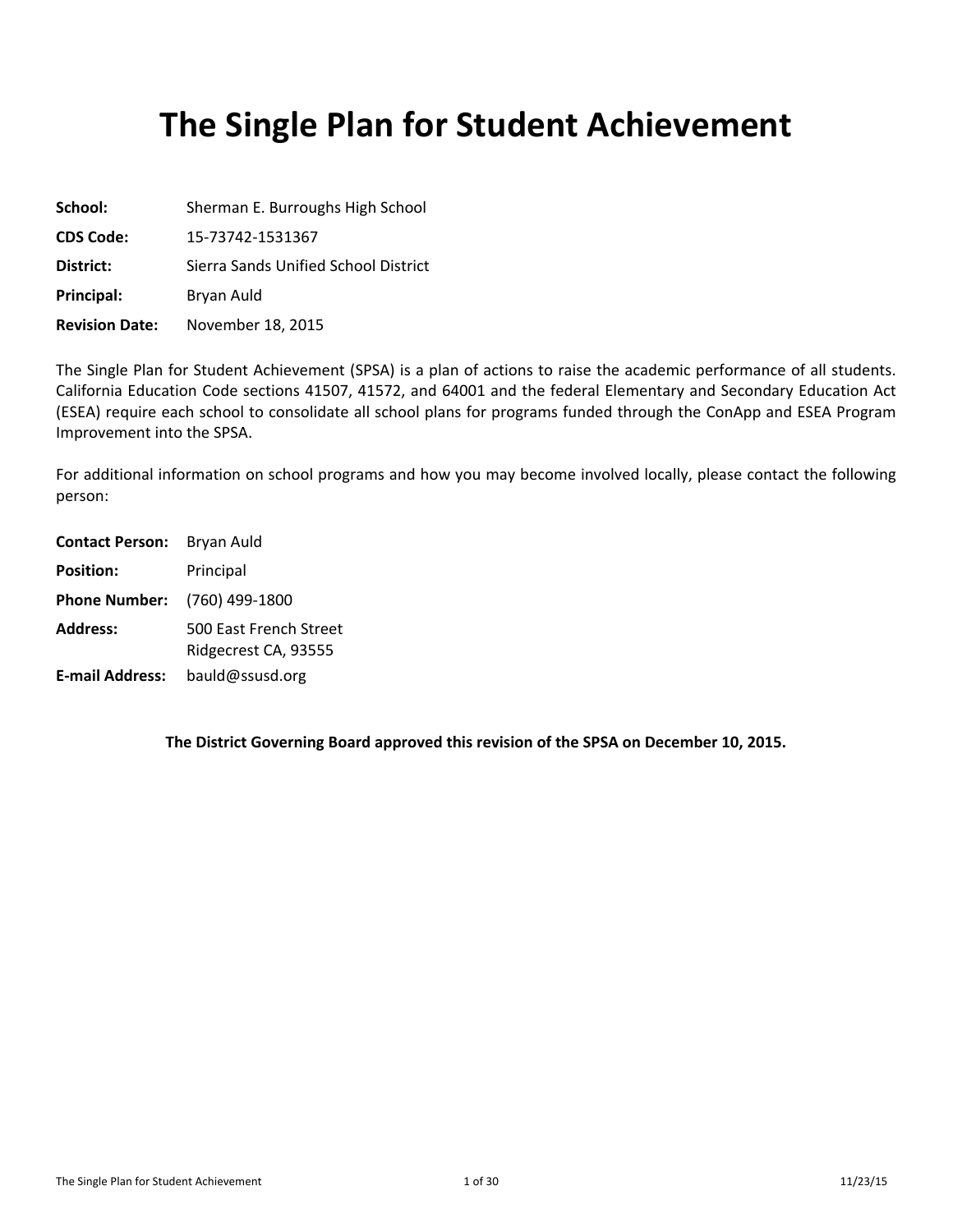## **Table of Contents**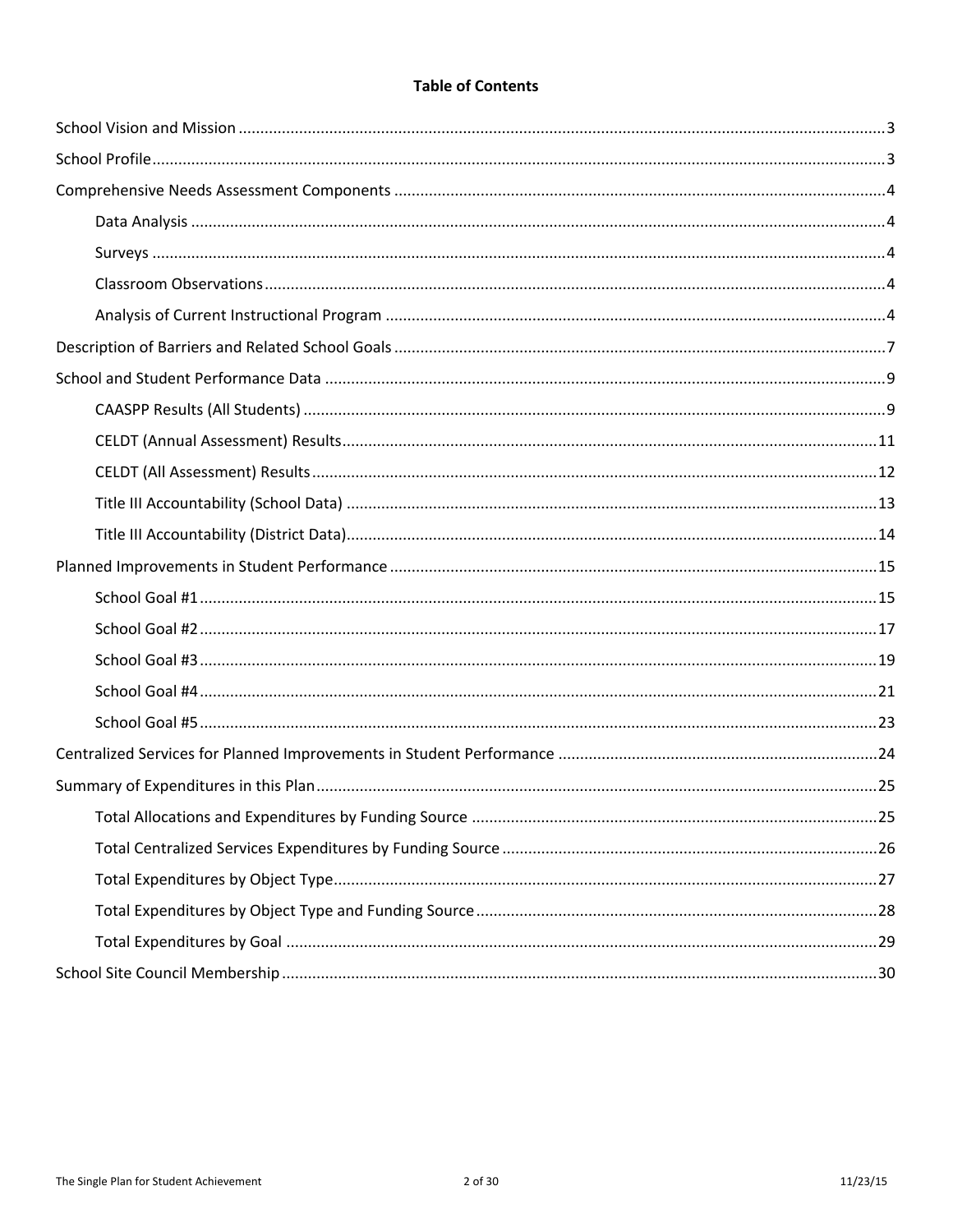## <span id="page-2-0"></span>**School Vision and Mission**

#### **Sherman E. Burroughs High School's Vision and Mission Statements**

#### Vision

The Burroughs High School community values programs which foster academic, vocational, and social skills; a safe, nurturing, and challenging learning environment; and respect for diverse groups, people, and ideas.

#### Mission

#### Critical Thinking/Problem Solving

Students will achieve proficiency of the California academic standards; demonstrate the higher order thinking skills of application, analysis, synthesis and evaluation; and acquire fundamental scientific, mathematical, and technological literacy.

#### Communication Skills

Students will demonstrate the fundamental communication skills of reading, writing, listening and speaking through academic, vocational, and social activities or projects.

#### Personal and Social Skills

Students will work effectively with others, be responsible citizens, demonstrate integrity, and have an awareness of the world's various viewpoints, belief systems and cultures.

## <span id="page-2-1"></span>**School Profile**

Burroughs High School is a comprehensive four-year high school, built on its current site in 1958, serving the Indian Wells Valley and encompassing the communities of China Lake, the Rand Mining District, Ridgecrest, and Inyokern, California. The 2010 census calculates that approximately 27,000 people live in Ridgecrest. The major industries and employers in the area include the Naval Air Warfare Center, Weapons Division, China Lake (NAWC), contractors supporting NAWC, the Ridgecrest Hospital, retail sales, Rand Mining Company, Briggs Mining Company, and IMC Chemical Company. Most of the community either directly or indirectly relies on NAWC for their economic livelihood. Burroughs High School is the only comprehensive public high school in the area and is augmented by Mesquite Continuation High School. The community also has access to a private high school in town and options for charter and/or for-profit online schools.

#### State/federal program mandates:

Burroughs is part of Sierra Sands Unified School District. Sierra Sands Unified School District is currently in Program Improvement (PI), but Burroughs itself is not a PI school. In the fall of 2013, Sierra Sands USD entered Year 3 PI and remains in that status due to the transition to the new accountability system in the state; and three elementary schools, comprised of Faller (year 2 PI), Pierce (year 2 PI), and Richmond Elementary (year 3 PI) remained in Program Improvement.

In 2013 Burroughs met 12 of the 18 criteria within the Adequate Yearly Progress (AYP). Because of changes in the accountability system, Burroughs is now held accountable for most students who have transferred to an alternative high school setting.

#### Parent community organizations:

Burroughs is supported by strong parent advocacy. Our PTSO, Music Boosters, and Athletic Boosters provide their time, energy, and finances to support student achievement. They are key to enhancing and enriching student experiences here at Burroughs. Parents provide input through frequent Principal Coffees, which allow a friendly forum for parents to communicate to staff on needs. Our volunteers make the good things happen here at Burroughs. School groups can travel to other states and countries because our parents support enrichment.

#### Community foundation programs:

Burroughs is supported by the B Mountain Foundation, which does its utmost to provide the best educational experience for all students at Burroughs High School. The foundation is comprised of parents, alumni, and teachers, all of whom recognize the longterm benefits of a quality education. The foundation has a focus on the high school specifically, but also contributes to the entire Sierra Sands Unified School District community.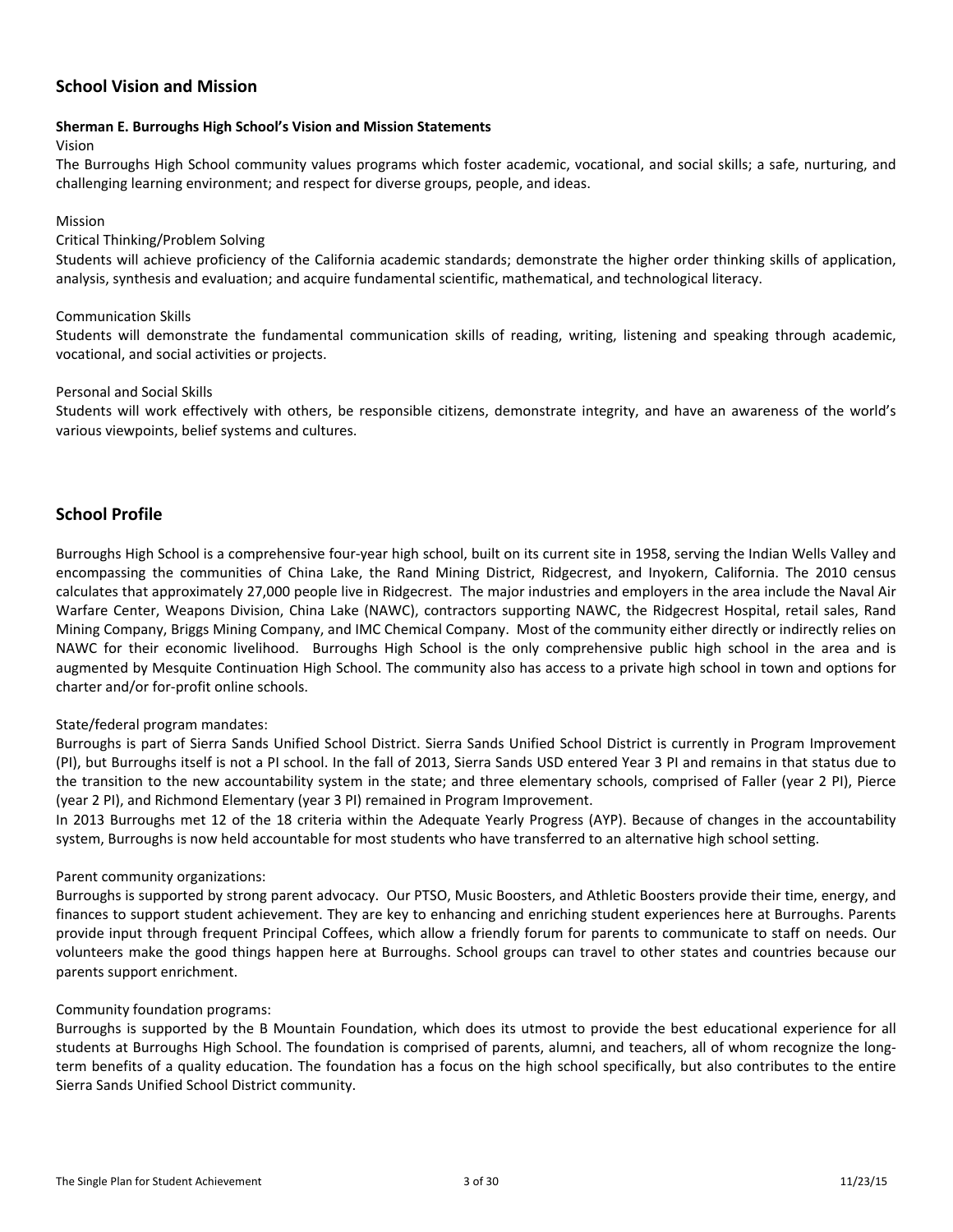## <span id="page-3-0"></span>**Comprehensive Needs Assessment Components**

#### <span id="page-3-1"></span>**Data Analysis**

Please refer to the School and Student Performance Data section where an analysis is provided.

#### <span id="page-3-2"></span>**Surveys**

Every spring a survey is created for parents. The parent survey is posted on the school website for parents to take at whatever time is convenient. The survey is comprised of questions about student engagement, parent involvement, and the degree to which parents felt the school effectively communicated. Past surveys indicate that, in general, parents value communication regarding student success.

#### <span id="page-3-3"></span>**Classroom Observations**

Administration conducts formal evaluations for permanent teaching staff every two years. New, or probationary teachers, are formally evaluated two times every year. Informal observations (walk throughs) are conducted throughout the year for all teachers and programs. We find that professional development in the areas of Professional Learning Communities (PLC) and Advancement Via Individual Determination (AVID) are regarded by staff as informative and valuable in the ongoing improvement process.

#### <span id="page-3-4"></span>**Analysis of Current Instructional Program**

The following statements are derived from the Elementary and Secondary Education Act (ESEA) of 1965 and Essential Program Components (EPCs). In conjunction with the needs assessments, these categories may be used to discuss and develop critical findings that characterize current instructional practice for numerically significant subgroups as well as individual students who are:

- Not meeting performance goals
- Meeting performance goals
- Exceeding performance goals

#### Standards, Assessment, and Accountability

1. Use of state and local assessments to modify instruction and improve student achievement (ESEA)

School-wide results of state and district assessments in math and language arts (CAASPP, CELDT, benchmarks) are reviewed in late August and September to identify the school's focus. District pacing calendars in Language Arts and Math, as well as the State Curriculum Frameworks and standard blueprints, are used as planning guides. Test data is warehoused in Illuminate and data is available by school, by teacher, by student group, and by student. This information is used to identify students at risk and to plan instruction and/or re-teaching. Teachers use benchmark results in Language Arts and Mathematics as well as classroom formative assessments to monitor and modify instruction and plan interventions. Teachers also work in PLC groups segregated by department and course to analyze student data, develop curriculum, create action plans, and discuss, model, and observe best practices.

2. Use of data to monitor student progress on curriculum-embedded assessments and modify instruction (EPC)

Core departments use weekly collaboration time and professional development days to develop and/or modify common formative (benchmark) assessments in an effort to monitor student growth. Student progress is monitored closely and teachers of common grade levels and/or courses plan together in order to optimize academic progress.

#### Staffing and Professional Development

3. Status of meeting requirements for highly qualified staff (ESEA)

All of our teachers are highly qualified or meet appropriate criteria for assignment.

4. Sufficiency of credentialed teachers and teacher professional development (e.g., access to instructional materials training on SBE-adopted instructional materials) (EPC)

The Single Plan for Student Achievement 4 of 30 11/23/15 Professional Development is an ongoing process. PLCs meet weekly to collaborate regarding student progress as measured by common formative assessments as well as to develop common pacing guides around the CCSS. Additionally, the district provides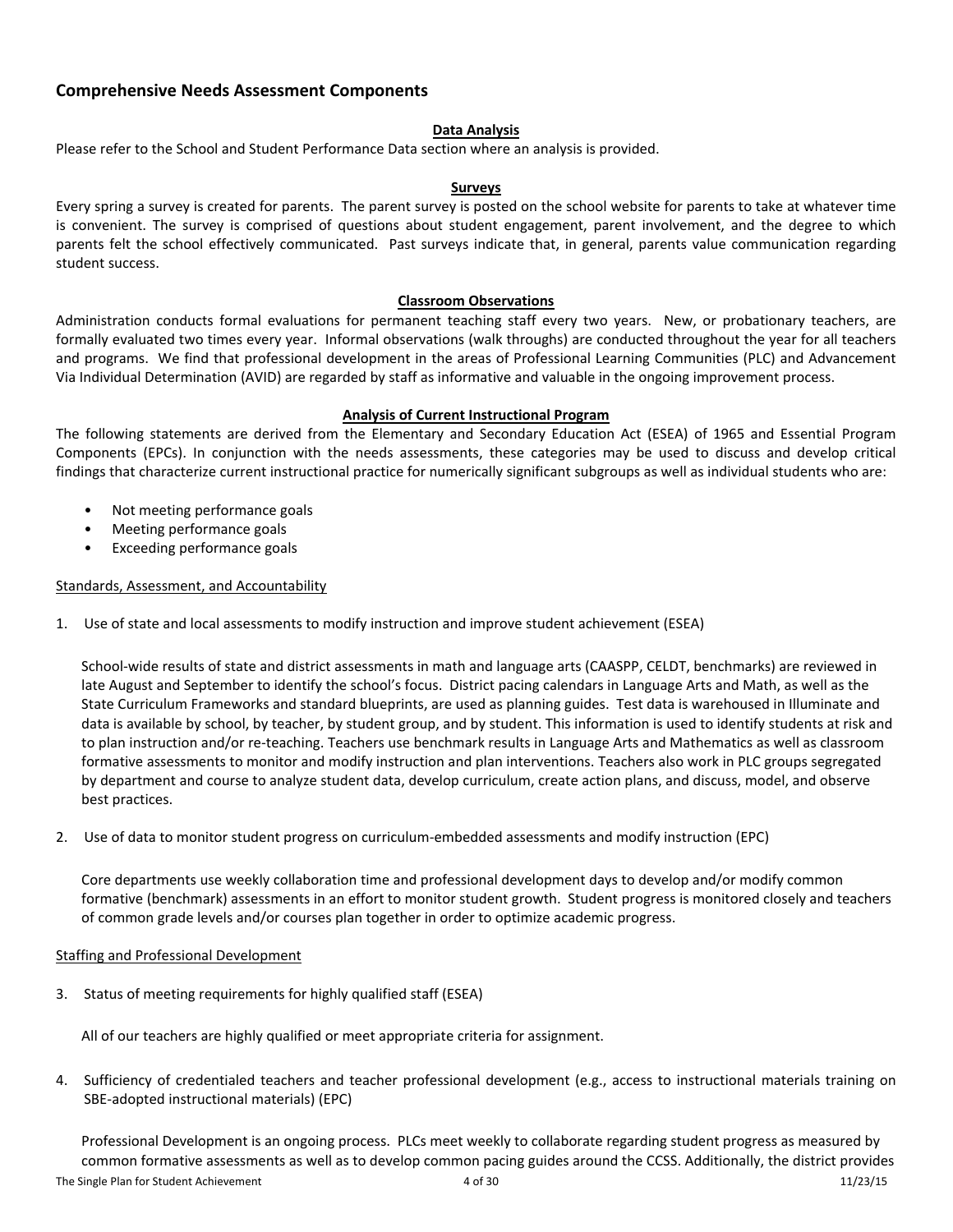department trainings monthly to provide support of CCSS implementation and of the work being done by PLCs.

5. Alignment of staff development to content standards, assessed student performance, and professional needs (ESEA)

Staff development is based on district initiatives and individual school and teacher needs. Student performance data, teacher surveys, and principal observations help determine professional needs. The focus of Burroughs High School's staff development has been predominantly in the area of implementing a Professional Learning Community (PLC), attendance by 8-12 teachers each summer at the annual AVID Institute, departmental pacing guides, course comparability, mainstreaming RSP students into the general curriculum, review of D/F lists (correlated to student achievement), rigor, and student incentives for motivation to perform well on standardized testing. The use of four collaboration days (early (student) out days) was the primary resource for accomplishing the aforementioned tasks.

6. Ongoing instructional assistance and support for teachers (e.g., use of content experts and instructional coaches) (EPC)

The District provides BTSA coaches for new teachers. New teachers attend professional development workshops taught by the BTSA Resource Teachers. The coaches work with teachers on the California Standards for the Teaching Profession. Other content experts and instructional coaches who provide instructional assistance and support for teachers are the district ELA Coach, ELD Teacher Coordinators, and Special Education Program Support Teachers. We continue to support site implementation of AVID. Through this implementation we are supporting interactive notebooks, critical reading, and Cornell Note-taking throughout the curriculum. Members of our faculty attend the AVID Summer Institute. In addition, technology trainings and staff professional development days are used to train in topics such as Illuminate, Aeries, benchmark tests/ analysis, and textbook adoptions in order to assist teachers in planning instruction. The district applied for and received a DOD tech grant which has provided resources including technology, web-based instructional support systems, and teacher support via full-time instructional coaches.

7. Teacher collaboration by grade level (kindergarten through grade eight [K–8]) and department (grades nine through twelve) (EPC)

Our teachers have department-level meetings monthly during which they review benchmark assessments, analyze results, plan re-teaching, and examine the progress of target students. They also meet to collaborate in cross grade-level groups during our late start Wednesdays throughout the year. Teachers in selected grade levels/departments have attended training to learn to analyze data and design intervention strategies.

#### Teaching and Learning

8. Alignment of curriculum, instruction, and materials to content and performance standards (ESEA)

All teachers use state-adopted textbooks & supplementary materials, Common Core state content standards, grade-level expectations, and the district pacing calendar to prepare weekly lesson plans and guide instruction in Language Arts, Math and ELD throughout the year. Subject focus teams collaborate together using data from the benchmark assessments, state assessments, and teacher assessments to analyze student performance and adjust instruction accordingly. As a result of these efforts, many refinements have been made to our core academic pathways over the several years.

9. Adherence to recommended instructional minutes for reading/language arts and mathematics (K–8) (EPC)

Our school follows the California Framework and Sierra Sands USD recommended instructional minutes. Every teacher has a daily and yearly plan to ensure that students receive the appropriate amount of instructional time for each subject to not only meet legal requirements but also meet the individual needs of students.

10. Lesson pacing schedule (K–8) and master schedule flexibility for sufficient numbers of intervention courses (EPC)

Teachers are guided to pace instruction according to the district pacing guides. We administer four common assessments in the core departments during the school year. These common formative assessments provide valuable data regarding mastery of skills after they are taught. Additional re-instruction is provided to students not meeting their targets. Instruction is individualized to ensure that each student excels at the appropriate level to attain proficiency on grade level standards.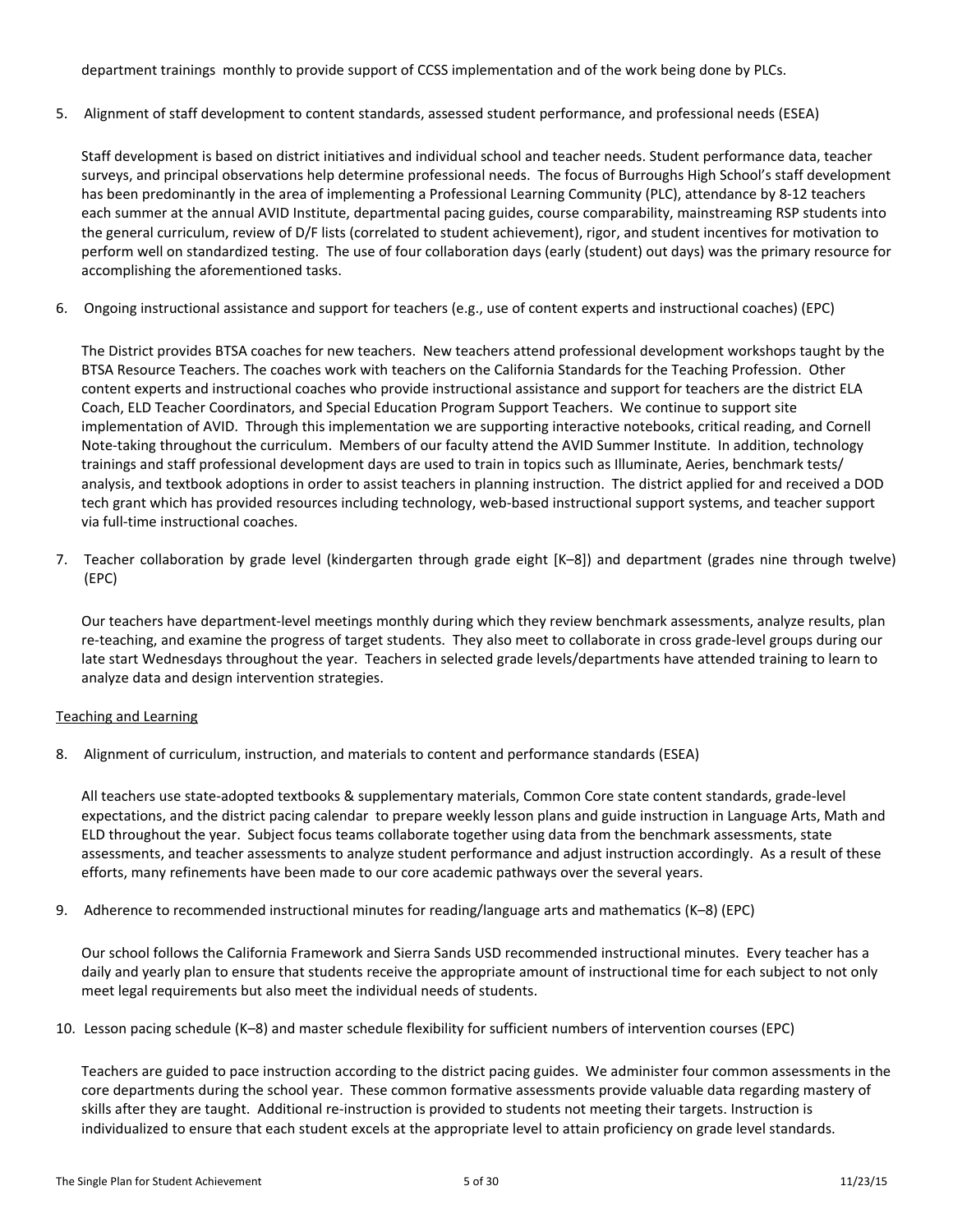11. Availability of standards-based instructional materials appropriate to all student groups (ESEA)

Administrators receiving intensive training on State Board of Education adopted instructional materials=1 Teachers receiving intensive training on State Board of Education adopted instructional materials= 0 All teachers receive training during the year of implementation of newly-adopted curriculum.

12. Use of SBE-adopted and standards-aligned instructional materials, including intervention materials, and for high school students, access to standards-aligned core courses (EPC)

Current adopted instructional materials for our site are included in a chart located at the back of this document. Sufficient materials are available. Please refer to SARC/Curriculum and Instruction/Textbooks for more detailed information.

#### Opportunity and Equal Educational Access

13. Services provided by the regular program that enable underperforming students to meet standards (ESEA)

All students receive Common Core standards-based instruction at their appropriate grade level. In classrooms, teachers provide additional access to the curriculum through small group instruction. In ELD classes, students are grouped by instructional level, assessed and regrouped appropriately. Teachers are required to examine student work samples and meet in subject specifiic and/or department level meetings to ensure that students are mastering standards. They also determine student needs, adjust instruction, and plan re-instruction accordingly. Intervention action plans are developed when appropriate. The Student Study Team process is used to identify and monitor students at risk. Interventions are agreed upon and implemented by the classroom teacher in collaboration with the student's family.

14. Research-based educational practices to raise student achievement

AVID strategies Peer tutoring and lunch time intervention STEM and CTE Professional Learning Communities

#### Parental Involvement

15. Resources available from family, school, district, and community to assist under-achieving students (ESEA)

District, community, family and school resources available to assist underachieving students:

- TEAM TLC- Peer Tutoring monitored and facilitated by certificated faculty (tutoring center open Monday-Friday at lunch)
- District Nurse
- Mental Health Counselor (supported by SELPA)
- Resource Teachers: Special Education, ELD
- Peer tutors AVID
- ALEKS math
- Instructional aides (special education)
- Parent volunteers
- School Counselor
- Intervention Counselor
- **Translator**
- School Resource Officer
- School Attendance Review Board (SARB)
- Family Resource Center
- Service group and other partnerships (China Lake Naval Weapons Center, PTSO)
- Extra-curricular clubs/organizations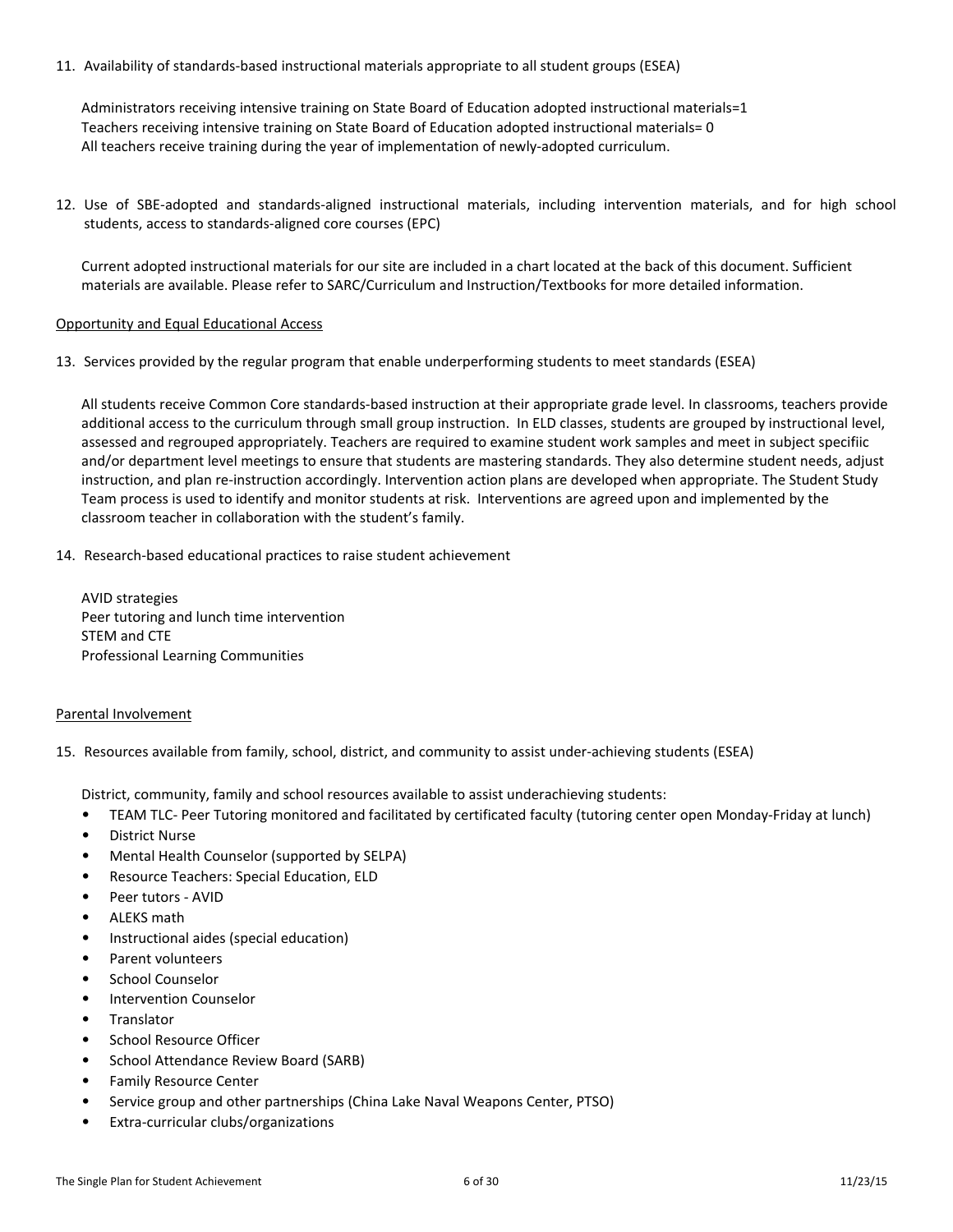Our school communicates with parents through:

- BHS Facebook Page
- Parent informational meetings and visitations
- Back-To- School Night
- Superintendent's Council
- Parent Teacher Conferences
- Principal's Coffee Meetings
- School Site Council
- ELAC meetings
- Translator on site one day per week
- PTSO
- Parent Portal (Aeries-ABI)
- School web pages
- Automated phone system School Messenger
- Other resources: e-mail distribution lists, parent boosters groups, newspaper, local radio
- 16. Involvement of parents, community representatives, classroom teachers, other school personnel, and students in secondary schools, in the planning, implementation, and evaluation of ConApp programs (5 California Code of Regulations 3932)

School Site Council English Language Advisory Committee Superintendent's Council Principal's Coffee

#### Funding

17. Services provided by categorical funds that enable underperforming students to meet standards (ESEA)

Categorical services focused on the underperforming student at this school include AVID, ALEKS Math, CAHSEE support classes, special education, paraprofessional support, LINK Crew, and after school intervention. Teachers work with struggling students to set goals, check progress and celebrate successes. Categorical funds are used to purchase a range of materials for our library as well. Instructional paraprofessionals provide small group support in reading and writing. Counselors provide support through follow-up interviews and by contacting parents when appropriate.

Translation services (Spanish) are provided as a centralized service through the district.

18. Fiscal support (EPC)

The District provides funding through general fund as prescribed by LCFF.

## <span id="page-6-0"></span>**Description of Barriers and Related School Goals**

Our service area is geographically large and spread out. We find that a high percentage of the students within our total population who might benefit from intervention and extra assistance live in the outer parts of the service region. For many of these students, this means that they ride the bus to and from school and find it difficult to receive extra help before and after school. Additionally, these students find it difficult to participate in co- or extra-curricular programs that might draw in student interest and engagement. Although it is difficult to directly attribute this reality to a decline in our student population, we have been told by many parents and students that attending an online school or some type of alternative charter, or "option" school, is easier to manage.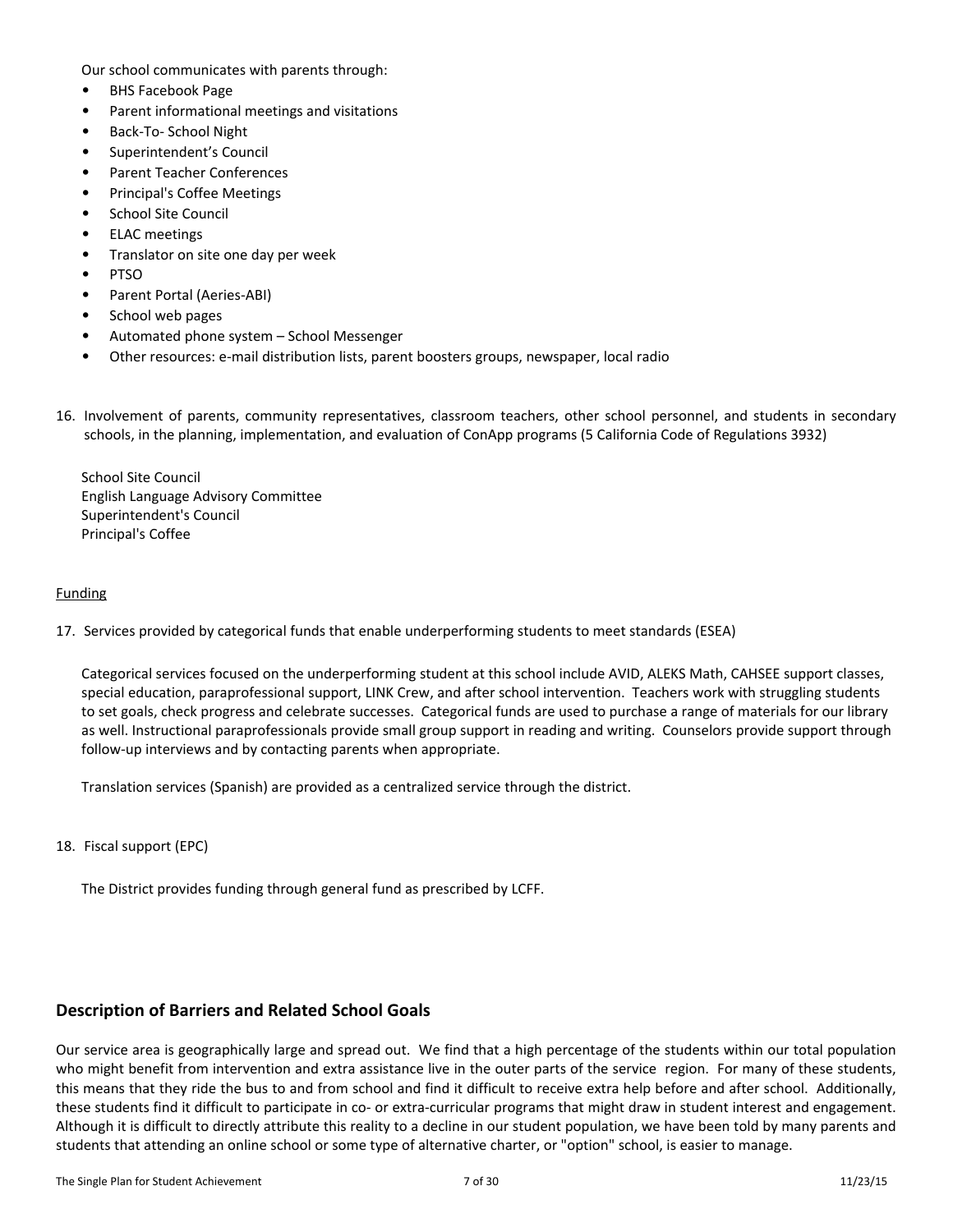Loss of students to alternative programs is occurring at the same time that we have established our goal to increase rigor and the percentage of our students who complete a-g requirements. The answer to this challenge is to simultaneously increase rigor and student engagement while differentiating teaching and assessment in ways that support student interest and success.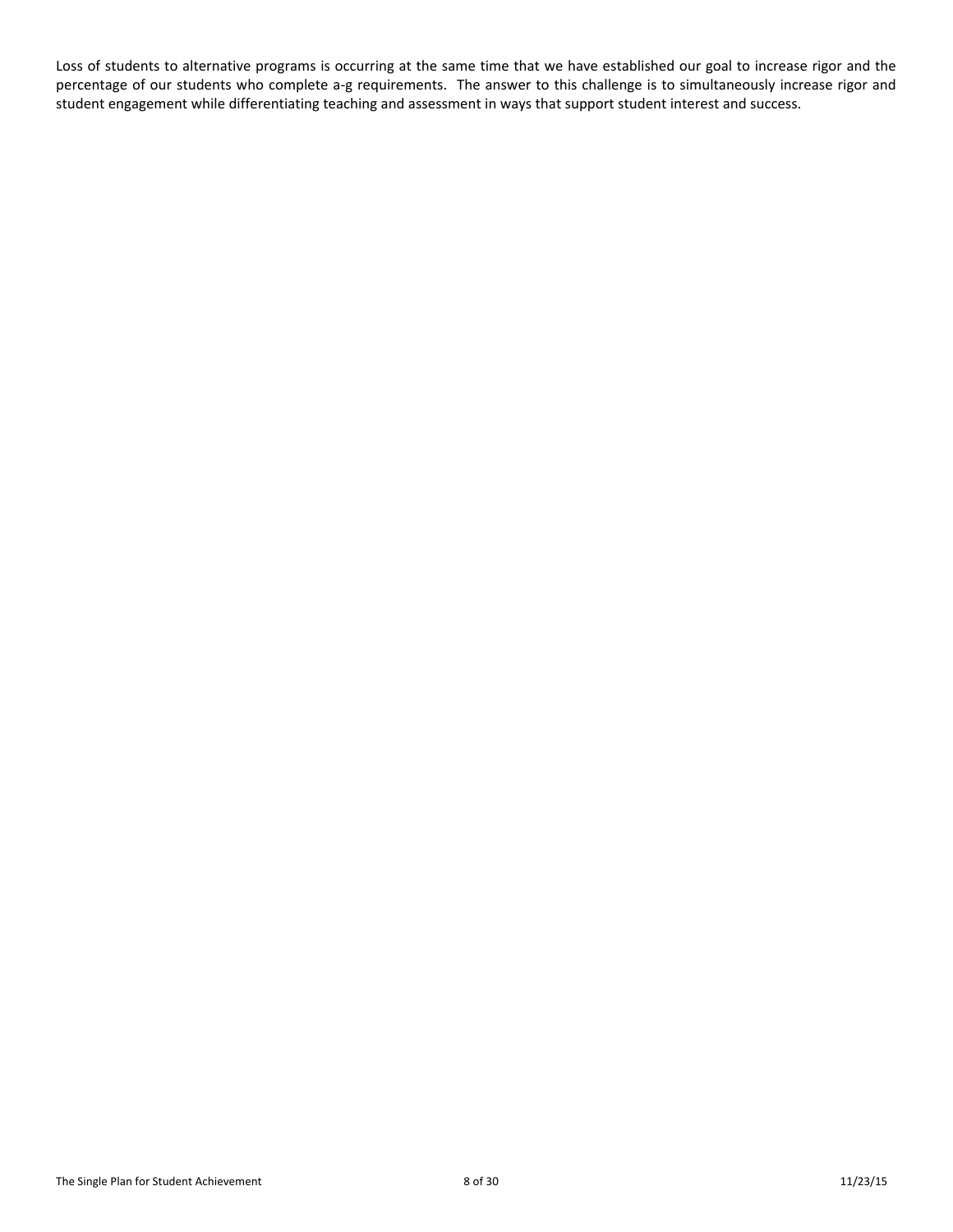### <span id="page-8-1"></span>**CAASPP Results (All Students)**

## **English Language Arts/Literacy**

<span id="page-8-0"></span>

|                    | <b>Overall Achievement</b>       |                                          |                                                               |                                               |                                   |                                    |                               |                                      |                                   |  |  |
|--------------------|----------------------------------|------------------------------------------|---------------------------------------------------------------|-----------------------------------------------|-----------------------------------|------------------------------------|-------------------------------|--------------------------------------|-----------------------------------|--|--|
| <b>Grade Level</b> | # of Students<br><b>Enrolled</b> | # of<br><b>Students</b><br><b>Tested</b> | $%$ of<br><b>Enrolled</b><br><b>Students</b><br><b>Tested</b> | # of<br><b>Students</b><br><b>With Scores</b> | <b>Mean Scale</b><br><b>Score</b> | <b>Standard</b><br><b>Exceeded</b> | <b>Standard</b><br><b>Met</b> | <b>Standard</b><br><b>Nearly Met</b> | <b>Standard</b><br><b>Not Met</b> |  |  |
| Grade 11           | 324                              | 313                                      | 96.6                                                          | 312                                           | 2636.8                            | 35                                 | 40                            | 15                                   | 10                                |  |  |
| All Grades         | 324                              | 313                                      | 96.6                                                          | 312                                           |                                   | 35                                 | 40                            | 15                                   | 10                                |  |  |

|            |                                                                  | <b>READING</b>                          |                                 |                                                  | <b>WRITING</b>                          |                                 |                                                        | <b>LISTENING</b>                        |                                 |                                                         | <b>RESEARCH/INQUIRY</b>                 |                                 |  |
|------------|------------------------------------------------------------------|-----------------------------------------|---------------------------------|--------------------------------------------------|-----------------------------------------|---------------------------------|--------------------------------------------------------|-----------------------------------------|---------------------------------|---------------------------------------------------------|-----------------------------------------|---------------------------------|--|
| Grade      | Demonstrating understanding<br>of literary & non-fictional texts |                                         |                                 | <b>Producing clear</b><br>and purposeful writing |                                         |                                 | <b>Demonstrating effective</b><br>communication skills |                                         |                                 | Investigating, analyzing, and<br>presenting information |                                         |                                 |  |
| Level      | <b>Above</b><br><b>Standard</b>                                  | At or<br><b>Near</b><br><b>Standard</b> | <b>Below</b><br><b>Standard</b> | Above<br><b>Standard</b>                         | At or<br><b>Near</b><br><b>Standard</b> | <b>Below</b><br><b>Standard</b> | Above<br><b>Standard</b>                               | At or<br><b>Near</b><br><b>Standard</b> | <b>Below</b><br><b>Standard</b> | Above<br><b>Standard</b>                                | At or<br><b>Near</b><br><b>Standard</b> | <b>Below</b><br><b>Standard</b> |  |
| Grade 11   | 46                                                               | 42                                      | 13                              | 48                                               | 42                                      | 11                              | 30                                                     | 58                                      | 12                              | 49                                                      | 42                                      | 9                               |  |
| All Grades | 46                                                               | 42                                      | 13                              | 48                                               | 42                                      | 11                              | 30                                                     | 58                                      | 12                              | 49                                                      | 42                                      | 9                               |  |

#### **Conclusions based on this data:**

- 1. Our students scored well above county and state averages in ELA. We attribute this to multiple factors: the integration of class sets of Chromebooks in ELA, the department's efforts to align the curriculum with the new CCSS, the administration of practice assessments, and the hard work of students and highly qualified instructors.
- 2. While this data affirms the strength of our program, there is a need to develop benchmark assessments for the students in the 9th and 10th grades to ensure they are making adequate progress towards preparation for the administration of the CAASPP in the 11th grade.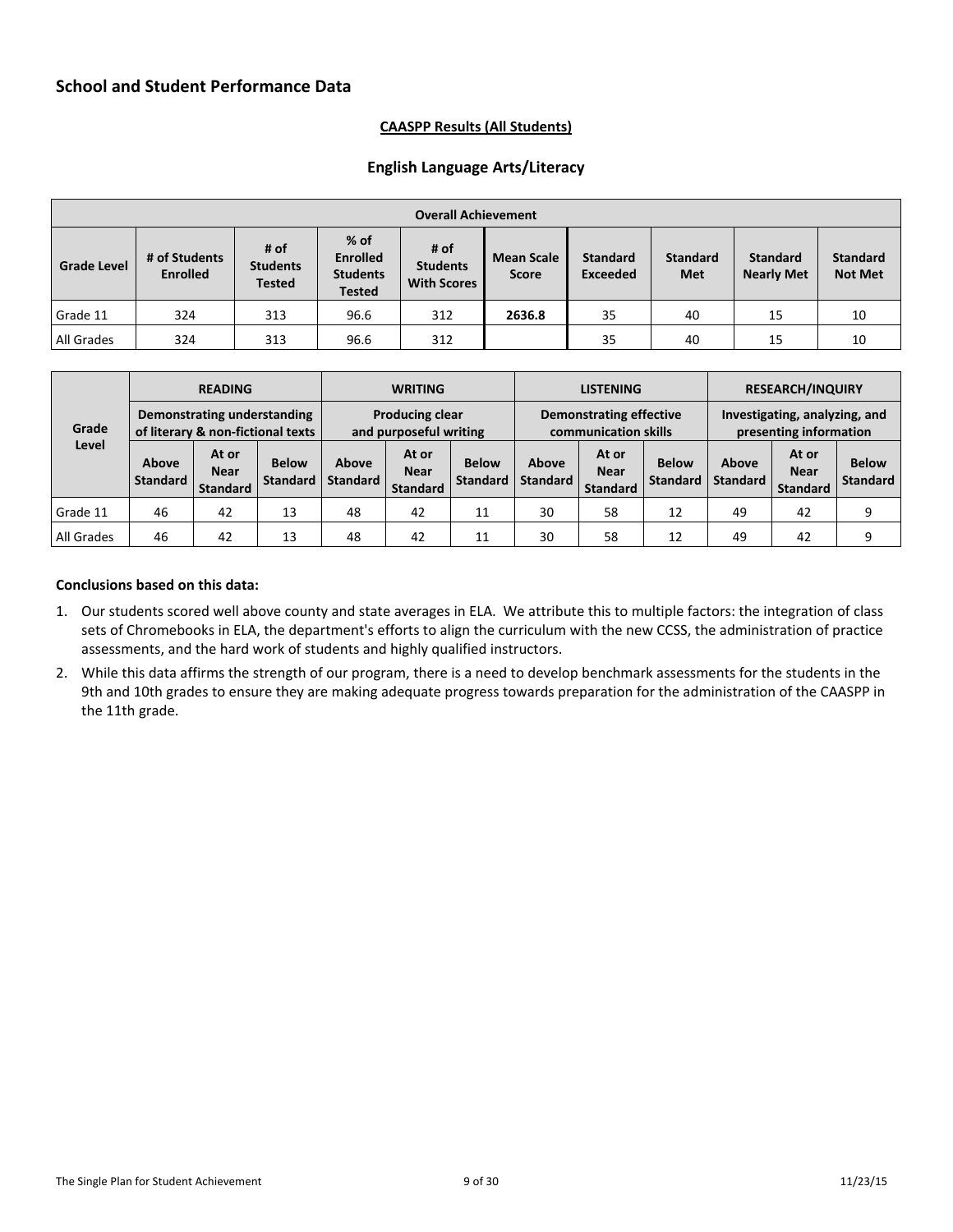## **CAASPP Results (All Students)**

### **Mathematics**

| <b>Overall Achievement</b> |                                  |                                          |                                                               |                                               |                                   |                                    |                               |                                      |                                   |
|----------------------------|----------------------------------|------------------------------------------|---------------------------------------------------------------|-----------------------------------------------|-----------------------------------|------------------------------------|-------------------------------|--------------------------------------|-----------------------------------|
| <b>Grade Level</b>         | # of Students<br><b>Enrolled</b> | # of<br><b>Students</b><br><b>Tested</b> | $%$ of<br><b>Enrolled</b><br><b>Students</b><br><b>Tested</b> | # of<br><b>Students</b><br><b>With Scores</b> | <b>Mean Scale</b><br><b>Score</b> | <b>Standard</b><br><b>Exceeded</b> | <b>Standard</b><br><b>Met</b> | <b>Standard</b><br><b>Nearly Met</b> | <b>Standard</b><br><b>Not Met</b> |
| Grade 11                   | 324                              | 313                                      | 96.6                                                          | 313                                           | 2590.9                            | 16                                 | 22                            | 27                                   | 35                                |
| All Grades                 | 324                              | 313                                      | 96.6                                                          | 313                                           |                                   | 16                                 | 22                            | 27                                   | 35                                |

|             | <b>CONCEPTS &amp;</b><br><b>PROCEDURES</b> |                                                  |                                 |                          | <b>PROBLEM SOLVING &amp;</b><br><b>MODELING/DATA ANALYSIS</b>                              |                                 | <b>COMMUNICATING</b><br><b>REASONING</b> |                                                              |                                 |  |
|-------------|--------------------------------------------|--------------------------------------------------|---------------------------------|--------------------------|--------------------------------------------------------------------------------------------|---------------------------------|------------------------------------------|--------------------------------------------------------------|---------------------------------|--|
| Grade Level |                                            | Applying mathematical concepts and<br>procedures |                                 |                          | Using appropriate tools and strategies to<br>solve real world and mathematical<br>problems |                                 |                                          | Demonstrating ability to support<br>mathematical conclusions |                                 |  |
|             | Above<br><b>Standard</b>                   | At or Near<br><b>Standard</b>                    | <b>Below</b><br><b>Standard</b> | Above<br><b>Standard</b> | At or Near<br><b>Standard</b>                                                              | <b>Below</b><br><b>Standard</b> | Above<br><b>Standard</b>                 | At or Near<br><b>Standard</b>                                | <b>Below</b><br><b>Standard</b> |  |
| l Grade 11  | 23                                         | 35                                               | 42                              | 21                       | 55                                                                                         | 24                              | 19                                       | 59                                                           | 22                              |  |
| All Grades  | 23                                         | 35                                               | 42                              | 21                       | 55                                                                                         | 24                              | 19                                       | 59                                                           | 22                              |  |

#### **Conclusions based on this data:**

- 1. While our math scores are disappointing, they are above both the county and state averages. Data clearly indicates that the implementation of the CCSS math standards statewide is much more difficult than for ELA.
- 2. Local graduation requirement only require two years of math. There is evidence that this contributed to our scores. The district will need to consider modifying this requirement in an effort to better prepare our students to be successful on the CAASPP. Requiring a third year of math is also more closely aligned to "A-G" requirements. However, many considerations must be discussed before the local graduation requirement is modified.
- 3. Efforts must continue to align our curriculum to the CCSS in an effort to better prepare our students to be successful on the CAASPP.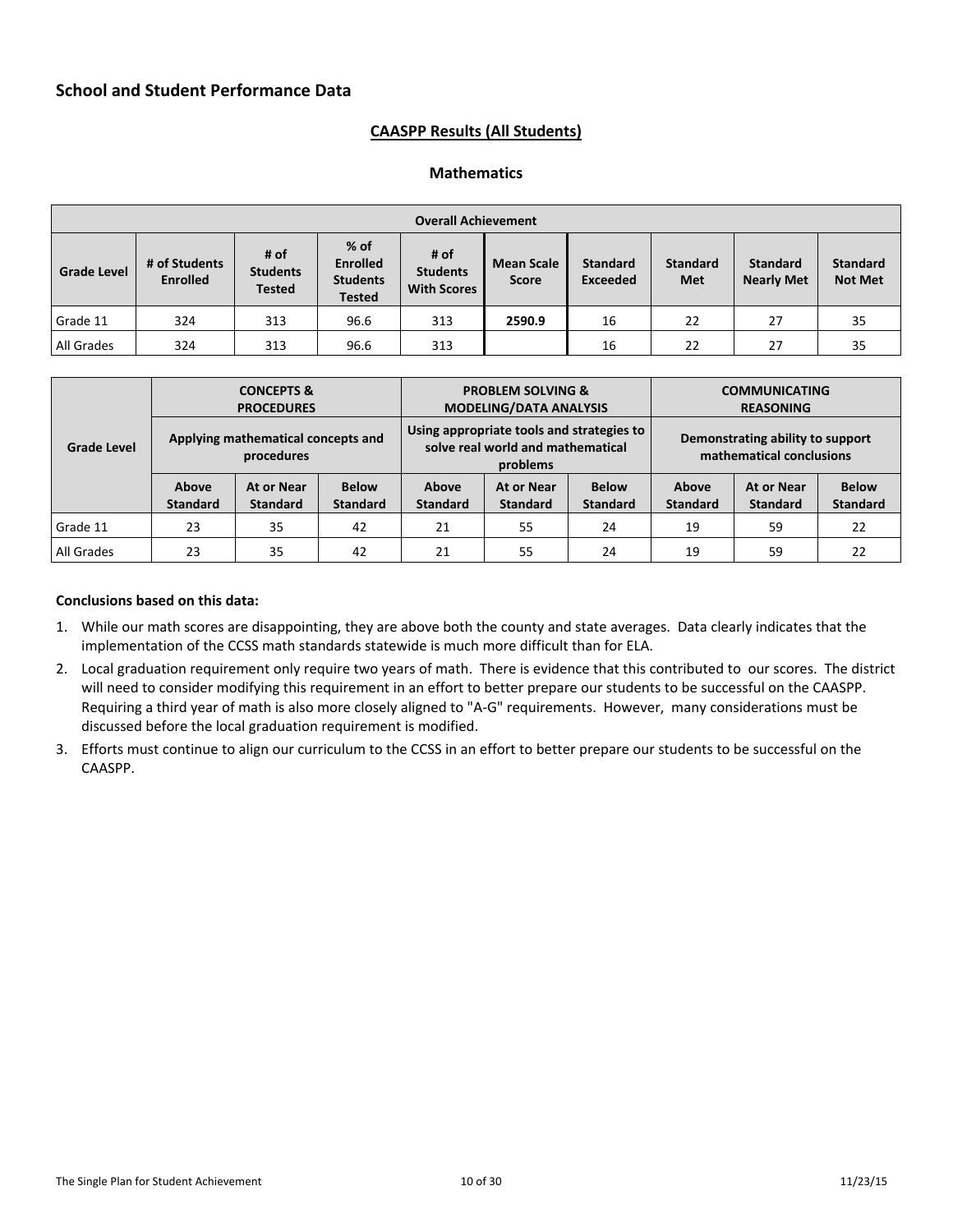|              |              | 2014-15 CELDT (Annual Assessment) Results |    |                       |                |              |   |                           |                |                  |                      |  |  |
|--------------|--------------|-------------------------------------------|----|-----------------------|----------------|--------------|---|---------------------------|----------------|------------------|----------------------|--|--|
| Grade        |              | <b>Advanced</b>                           |    | <b>Early Advanced</b> |                | Intermediate |   | <b>Early Intermediate</b> |                | <b>Beginning</b> | <b>Number Tested</b> |  |  |
|              | #            | %                                         | #  | %                     | #              | %            | # | %                         | #              | %                | $\pmb{\sharp}$       |  |  |
| 9            | 3            | 13                                        | 6  | 25                    | 10             | 42           | 5 | 21                        | $\mathbf 0$    | $\boldsymbol{0}$ | 24                   |  |  |
| 10           | 2            | 14                                        | 5  | 36                    | 3              | 21           | 3 | 21                        | 1              | 7                | 14                   |  |  |
| 11           | 2            | 22                                        | 3  | 33                    | $\overline{2}$ | 22           | 1 | 11                        | 1              | 11               | 9                    |  |  |
| 12           | $\mathbf{1}$ | 13                                        | 3  | 38                    | 4              | 50           | 0 | 0                         | $\mathbf 0$    | 0                | 8                    |  |  |
| <b>Total</b> | 8            | 15                                        | 17 | 31                    | 19             | 35           | 9 | 16                        | $\overline{2}$ | 4                | 55                   |  |  |

## <span id="page-10-0"></span>**CELDT (Annual Assessment) Results**

## **Conclusions based on this data:**

1. Data indicate that of the 46 students who were administered the initial CELDT assessment, most score intermediate or above. Therefore, most students are mainstreamed with support and monitoring. Those students who place below intermediate are provided intensive ELD support.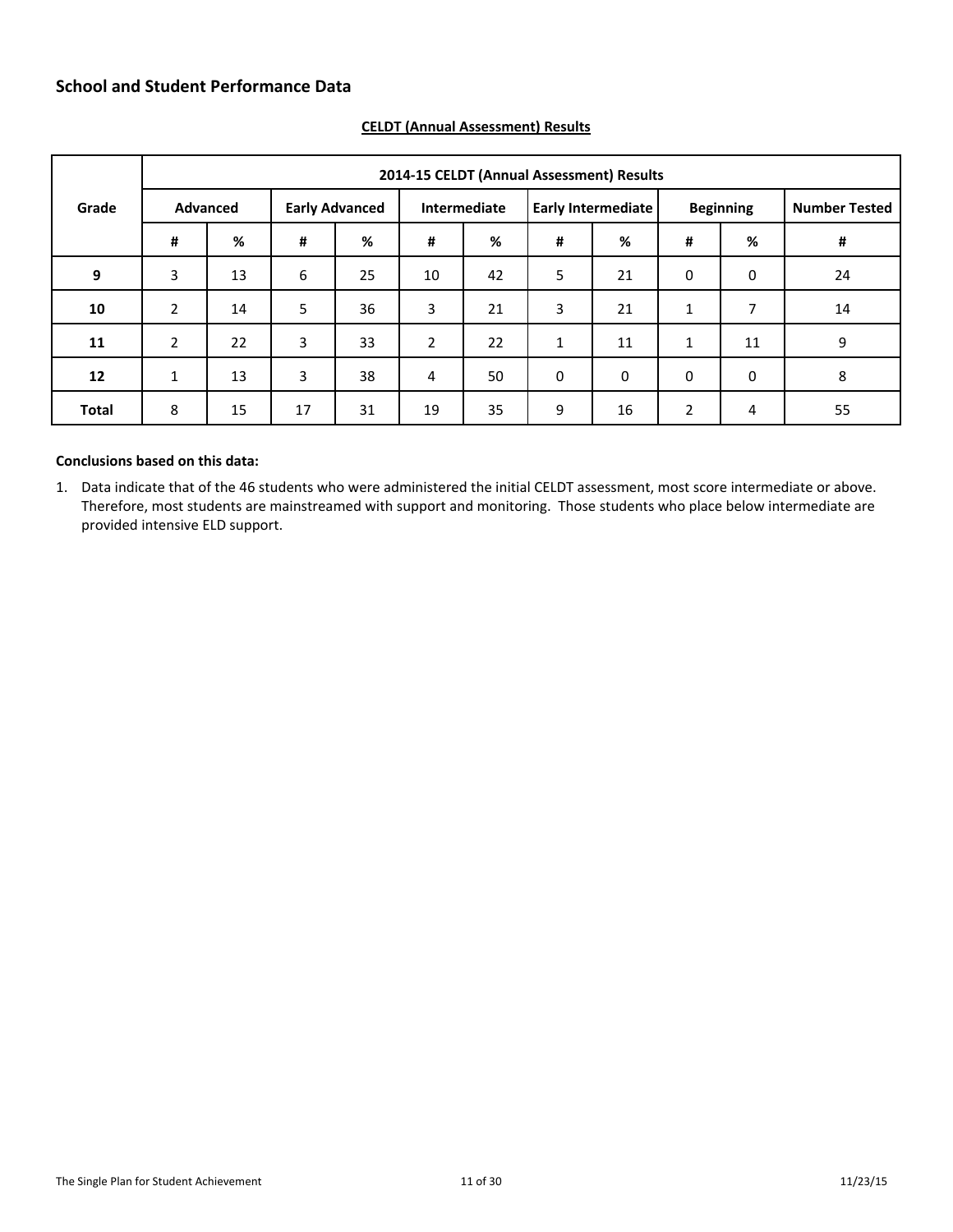|                   | 2014-15 CELDT (All Assessment) Results |          |    |                       |                |              |                |                           |                |                  |                      |
|-------------------|----------------------------------------|----------|----|-----------------------|----------------|--------------|----------------|---------------------------|----------------|------------------|----------------------|
| Grade             |                                        | Advanced |    | <b>Early Advanced</b> |                | Intermediate |                | <b>Early Intermediate</b> |                | <b>Beginning</b> | <b>Number Tested</b> |
|                   | #                                      | %        | #  | %                     | $\pmb{\sharp}$ | %            | #              | %                         | #              | %                | #                    |
| 9                 | 4                                      | 15       | 6  | 23                    | 11             | 42           | 5              | 19                        |                |                  | 26                   |
| 10                | 2                                      | 13       | 5  | 33                    | 3              | 20           | 4              | 27                        | 1              | 7                | 15                   |
| 11                | 2                                      | 18       | 4  | 36                    | $\overline{2}$ | 18           | $\overline{2}$ | 18                        | $\mathbf{1}$   | 9                | 11                   |
| $12 \overline{ }$ | 2                                      | 20       | 4  | 40                    | 4              | 40           |                |                           |                |                  | 10                   |
| <b>Total</b>      | 10                                     | 16       | 19 | 31                    | 20             | 32           | 11             | 18                        | $\overline{2}$ | 3                | 62                   |

## <span id="page-11-0"></span>**CELDT (All Assessment) Results**

## **Conclusions based on this data:**

1. Based upon AMAO data, the school will provide targeted services to English Learners to increase the number of English Learners reaching English proficiency.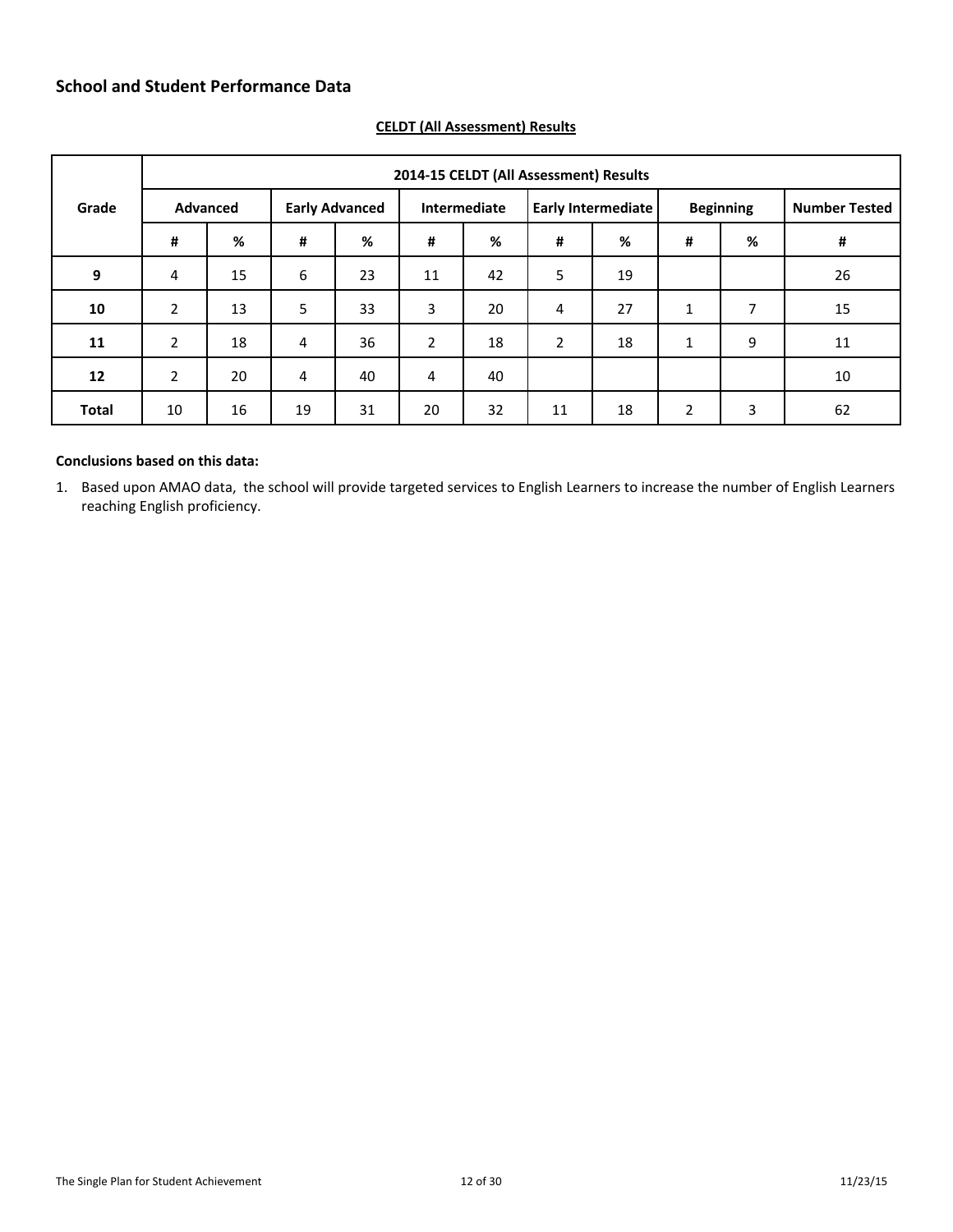#### <span id="page-12-0"></span>**Title III Accountability (School Data)**

|                                     |            | <b>Annual Growth</b> |         |  |
|-------------------------------------|------------|----------------------|---------|--|
| AMAO 1                              | 2012-13    | 2013-14              | 2014-15 |  |
| <b>Number of Annual Testers</b>     | 50         | 46                   | 55      |  |
| <b>Percent with Prior Year Data</b> | 100.0%     | 100.0%               | 100.0%  |  |
| <b>Number in Cohort</b>             | 50         | 46                   | 55      |  |
| <b>Number Met</b>                   | 33         | 33                   | 31      |  |
| <b>Percent Met</b>                  | 66.0%      | 71.7%                | 56.4%   |  |
| <b>NCLB Target</b>                  | 57.5       | 59.0                 | 60.5%   |  |
| <b>Met Target</b>                   | <b>Yes</b> | Yes                  | No      |  |

|                         |                   | <b>Attaining English Proficiency</b> |                                                |                                |                                |           |  |  |  |  |  |
|-------------------------|-------------------|--------------------------------------|------------------------------------------------|--------------------------------|--------------------------------|-----------|--|--|--|--|--|
|                         |                   | 2012-13                              |                                                | 2013-14                        | 2014-15                        |           |  |  |  |  |  |
| AMAO <sub>2</sub>       |                   | <b>Years of EL instruction</b>       |                                                | <b>Years of EL instruction</b> | <b>Years of EL instruction</b> |           |  |  |  |  |  |
|                         | Less Than 5       | 5 Or More                            | <b>Less Than 5</b>                             | 5 Or More                      | <b>Less Than 5</b>             | 5 Or More |  |  |  |  |  |
| <b>Number in Cohort</b> | 10                | 43                                   | 10                                             | 41                             | 11                             | 47        |  |  |  |  |  |
| <b>Number Met</b>       | --                | 27                                   | $- -$                                          | 26                             | --                             | 23        |  |  |  |  |  |
| <b>Percent Met</b>      | $\qquad \qquad -$ | 62.8%                                | $\hspace{0.05cm}$ – $\hspace{0.05cm}$          | 63.4%                          |                                | 48.9%     |  |  |  |  |  |
| <b>NCLB Target</b>      | 20.1              | 47.0                                 | 22.8                                           | 49.0                           | 24.2%                          | 50.9%     |  |  |  |  |  |
| <b>Met Target</b>       | *                 | <b>Yes</b>                           | $\hspace{0.1mm}-\hspace{0.1mm}-\hspace{0.1mm}$ | <b>Yes</b>                     |                                | No        |  |  |  |  |  |

|                                 | Adequate Yearly Progress for English Learner Subgroup |         |         |  |  |  |  |  |
|---------------------------------|-------------------------------------------------------|---------|---------|--|--|--|--|--|
| AMAO <sub>3</sub>               | 2012-13                                               | 2013-14 | 2014-15 |  |  |  |  |  |
| <b>English-Language Arts</b>    |                                                       |         |         |  |  |  |  |  |
| Met Participation Rate          |                                                       | --      |         |  |  |  |  |  |
| Met Percent Proficient or Above | $- -$                                                 | --      |         |  |  |  |  |  |
| <b>Mathematics</b>              |                                                       |         |         |  |  |  |  |  |
| Met Participation Rate          | $- -$                                                 | --      |         |  |  |  |  |  |
| Met Percent Proficient or Above | $\hspace{0.05cm}$ – $\hspace{0.05cm}$                 | --      |         |  |  |  |  |  |

#### **Conclusions based on this data:**

- 1. Based upon AMAO data, the school will provide targeted services to English Learners to increase the number of English Learners reaching English proficiency.
- 2. Based upon AMAO data, the district will provide targeted support to Long Term English Language Learners.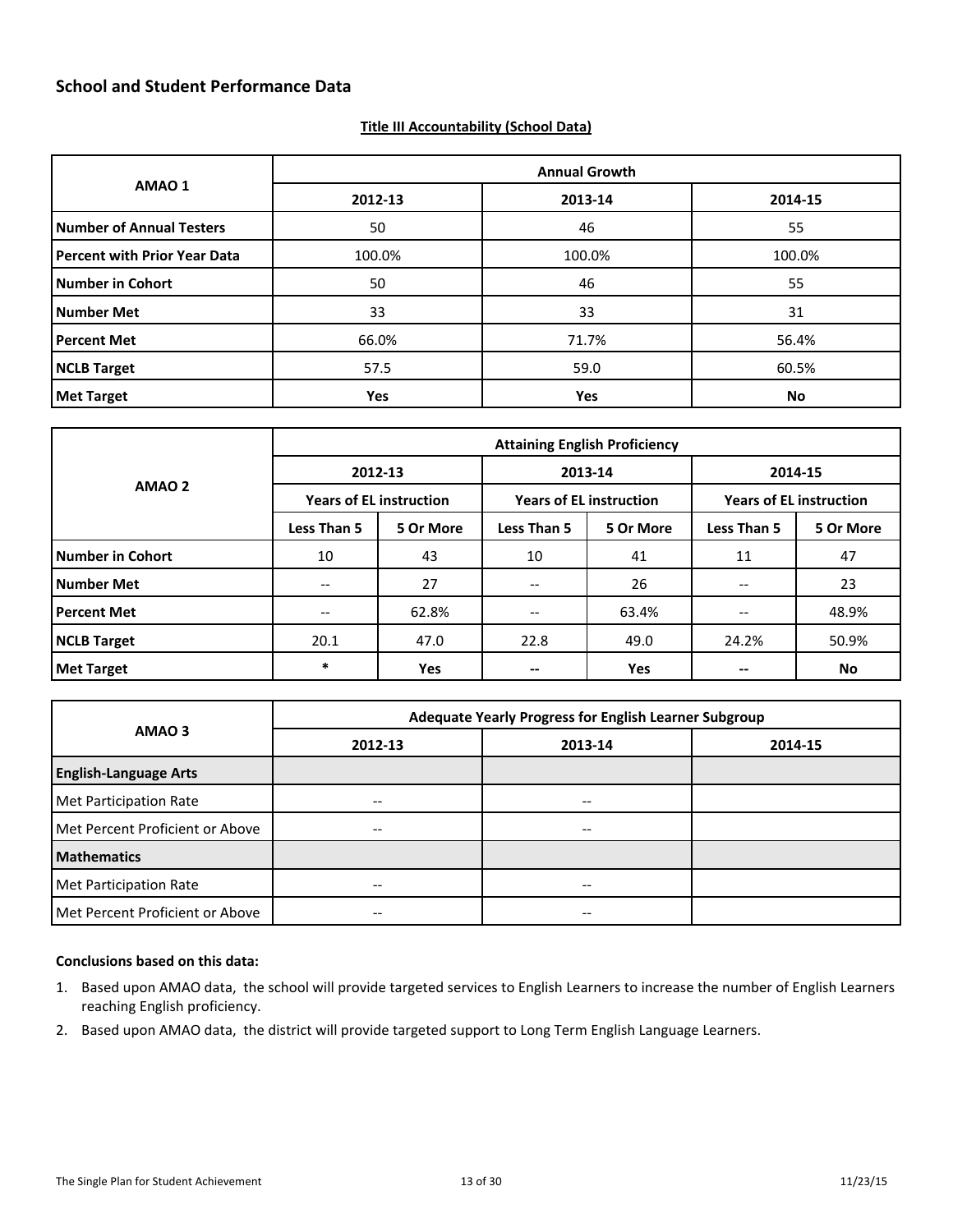#### <span id="page-13-0"></span>**Title III Accountability (District Data)**

|                                     |         | <b>Annual Growth</b> |         |
|-------------------------------------|---------|----------------------|---------|
| AMAO 1                              | 2012-13 | 2013-14              | 2014-15 |
| <b>Number of Annual Testers</b>     | 321     | 306                  | 307     |
| <b>Percent with Prior Year Data</b> | 100.0   | 100.0                | 100     |
| <b>Number in Cohort</b>             | 321     | 306                  | 307     |
| <b>Number Met</b>                   | 173     | 178                  | 164     |
| <b>Percent Met</b>                  | 53.9    | 58.2                 | 53.4    |
| <b>NCLB Target</b>                  | 57.5    | 59.0                 | 60.5%   |
| <b>Met Target</b>                   | No      | <b>No</b>            | No      |

| AMAO <sub>2</sub>  | <b>Attaining English Proficiency</b> |                                |                    |                                |                                |           |  |
|--------------------|--------------------------------------|--------------------------------|--------------------|--------------------------------|--------------------------------|-----------|--|
|                    | 2012-13                              |                                |                    | 2013-14<br>2014-15             |                                |           |  |
|                    |                                      | <b>Years of EL instruction</b> |                    | <b>Years of EL instruction</b> | <b>Years of EL instruction</b> |           |  |
|                    | <b>Less Than 5</b>                   | 5 Or More                      | <b>Less Than 5</b> | 5 Or More                      | <b>Less Than 5</b>             | 5 Or More |  |
| Number in Cohort   | 231                                  | 145                            | 213                | 146                            | 225                            | 144       |  |
| Number Met         | 51                                   | 71                             | 42                 | 69                             | 49                             | 54        |  |
| <b>Percent Met</b> | 22.1                                 | 49.0                           | 19.7               | 47.3                           | 21.8%                          | 37.5%     |  |
| NCLB Target        | 20.1                                 | 47.0                           |                    | 49.0                           | 24.2%                          | 50.9%     |  |
| Met Target         | Yes                                  | Yes                            | No                 | No                             |                                |           |  |

|                                 |            | Adequate Yearly Progress for English Learner Subgroup at the LEA Level |         |
|---------------------------------|------------|------------------------------------------------------------------------|---------|
| AMAO <sub>3</sub>               | 2012-13    | 2013-14                                                                | 2014-15 |
| <b>English-Language Arts</b>    |            |                                                                        |         |
| Met Participation Rate          | Yes        | Yes                                                                    |         |
| Met Percent Proficient or Above | <b>Yes</b> | Yes                                                                    |         |
| <b>Mathematics</b>              |            |                                                                        |         |
| Met Participation Rate          | <b>Yes</b> | Yes                                                                    |         |
| Met Percent Proficient or Above | Yes        | Yes                                                                    |         |
| Met Target for AMAO 3           | <b>Yes</b> | Yes                                                                    |         |

#### **Conclusions based on this data:**

- 1. Based upon the data for 2013-2014 and 2014-2015, the district did not meet AMAO 1 for annual growth or AMAO 2 for attaining English Proficiency. Based upon this data, the district will continue to provide targeted services to English Learners to increase the number of English Learners reaching English proficiency.
- 2. Based upon the data for 2013-2014 and 2014-2015, the district did not meet AMAO 1 for annual growth or AMAO 2 for attaining English Proficiency. Based upon this data, the district will provide targeted support to Long Term English Language Learners.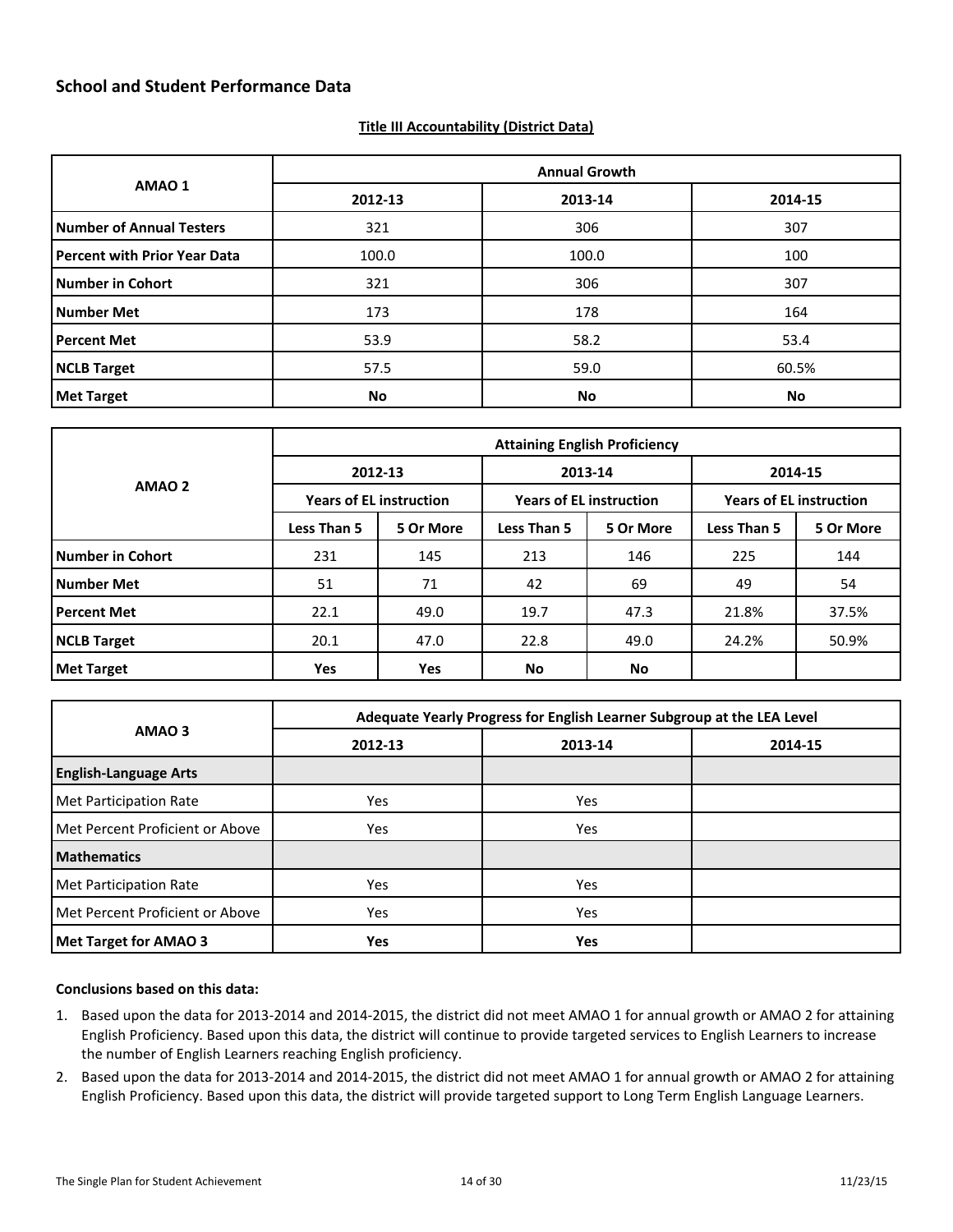#### <span id="page-14-1"></span>**School Goal #1**

The School Site Council has analyzed the academic performance of all student groups and has considered the effectiveness of key elements of the instructional program for students failing to meet academic performance index (API) and adequate yearly progress growth (AYP) targets. As a result, it has adopted the following school goals, related actions, and expenditures to raise the academic performance of students not yet meeting state standards:

#### **SUBJECT: LEAP # 1, State Priority #2-Implementation of Common Core State Standards**

#### **LEA GOAL:**

Provide an academic program aligned with the Common Core State Standards that supports all students with equal opportunity for educational growth and creativity while preparing them for a productive future.

#### **SCHOOL GOAL #1:**

<span id="page-14-0"></span>Provide an academic program fully aligned to the Common Core State Standards

#### **Data Used to Form this Goal:**

Academic Program Survey (APS) Implementation Rubric (Scale 1-4)

#### **Findings from the Analysis of this Data:**

Baseline data indicates Level 2 CCSS implementation in both ELA/ELD and math

#### **How the School will Evaluate the Progress of this Goal:**

Annual target for 2016 APS Rubric 3 for ELA/ELD and math

| <b>Actions to be Taken</b>                                |                 | Person(s)<br>Responsible                                        | <b>Proposed Expenditure(s)</b>                          |                |                       |               |
|-----------------------------------------------------------|-----------------|-----------------------------------------------------------------|---------------------------------------------------------|----------------|-----------------------|---------------|
| to Reach This Goal                                        | <b>Timeline</b> |                                                                 | <b>Description</b>                                      | <b>Type</b>    | <b>Funding Source</b> | <b>Amount</b> |
| Develop Common Core instructional<br>l materials          | Ongoing         | Site administration,<br>site leadership and<br>faculty          | Collaboration, Training-<br>Professional<br>Development | None Specified | District Funded       |               |
| Adopt/Purchase Common Core<br>l instructional materials   | Ongoing         | Assistant<br>Superintendent of<br>Curriculum and<br>Instruction |                                                         | None Specified | District Funded       |               |
| Develop and implement Common<br>l Core common assessments | Ongoing         | Site administration,<br>site leadership and<br>faculty          | Collaboration, Training-<br>Professional<br>Development | None Specified | District Funded       |               |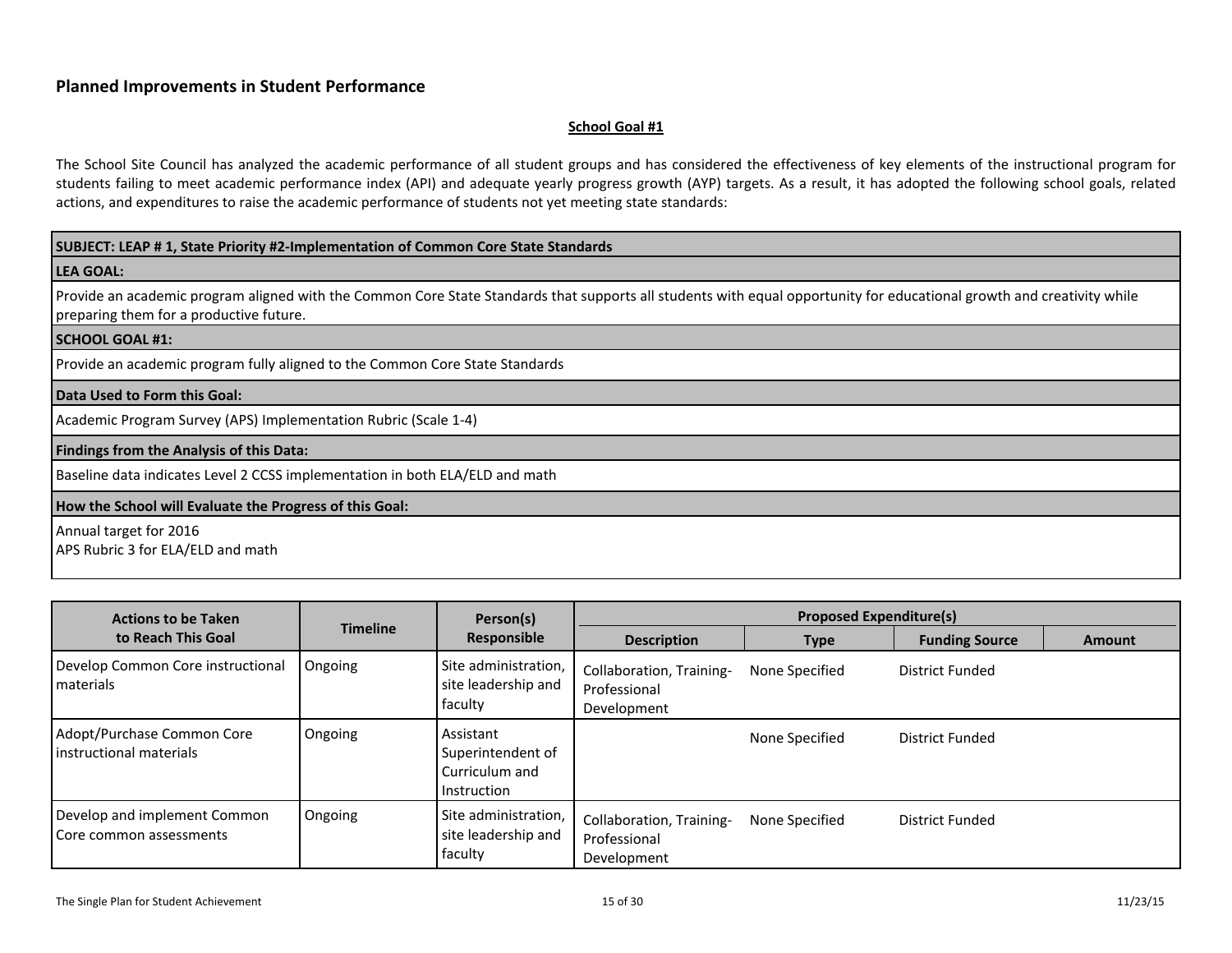| <b>Actions to be Taken</b>                                                     |                          | Person(s)                                                             |                                                         | <b>Proposed Expenditure(s)</b>                             |                                          |               |
|--------------------------------------------------------------------------------|--------------------------|-----------------------------------------------------------------------|---------------------------------------------------------|------------------------------------------------------------|------------------------------------------|---------------|
| to Reach This Goal                                                             | <b>Timeline</b>          | Responsible                                                           | <b>Description</b>                                      | <b>Type</b>                                                | <b>Funding Source</b>                    | <b>Amount</b> |
| Identify best practices of CCSS                                                | Ongoing                  | Site administration,<br>site leadership and<br>faculty                | Collaboration, Training-<br>Professional<br>Development | None Specified                                             | District Funded                          |               |
| Identify and roll out resources and<br>technological tools as needed           | Ongoing                  | Principal, District                                                   | <b>Instructional Materials</b>                          | None Specified                                             | District Funded                          |               |
| Provide Illuminate training/coaching<br>support                                | Ongoing                  | Assistant<br>Superintendent of<br>Curriculum and<br>Instruction       | Professional<br>Development                             | None Specified                                             | <b>District Funded</b>                   |               |
| AVID implementation training.                                                  | Summer 2015              | Assistant Principals,<br><b>AVID site</b><br>coordinator,<br>teachers | Training- Professional<br>Development                   | None Specified                                             | <b>District Funded</b>                   |               |
| Support professional development to<br>access Common Core.                     | Ongoing                  | Principal, teachers                                                   | Professional<br>Development                             | 5000-5999: Services<br>And Other Operating<br>Expenditures | <b>General Unrestricted</b>              | 6500          |
|                                                                                |                          |                                                                       | Substitutes                                             | 1000-1999:<br>Certificated<br><b>Personnel Salaries</b>    | <b>General Unrestricted</b>              | 2498          |
|                                                                                |                          |                                                                       | <b>Benefits</b>                                         | <b>Benefits</b>                                            | 3000-3999: Employee General Unrestricted | 827           |
| Purchase of supplies and equipment<br>to support implementation of             | Ongoing                  | Principal                                                             | Classroom supplies                                      | 4000-4999: Books<br><b>And Supplies</b>                    | <b>General Unrestricted</b>              | 17500         |
| common core instruction.                                                       |                          |                                                                       | Equipment                                               | 4000-4999: Books<br><b>And Supplies</b>                    | <b>General Unrestricted</b>              | 10000         |
| Lease of copy machines to support<br>supplemental instructional materials.     | Ongoing                  | Principal                                                             | Copy services                                           | 5000-5999: Services<br>And Other Operating<br>Expenditures | <b>General Unrestricted</b>              | 4000          |
| Maintenance of microscope<br>inventory.                                        | 2015-2016 school<br>year | Principal                                                             | Microscope repair                                       | 5000-5999: Services<br>And Other Operating<br>Expenditures | <b>General Unrestricted</b>              | 2000          |
| Maintain license for Turnitin.com for<br>plagiarism detection for core classes | Ongoing                  | Principal                                                             | Annual icense fee to<br>maintain plagiarism<br>service  | 5000-5999: Services<br>And Other Operating<br>Expenditures | <b>General Unrestricted</b>              | 4000          |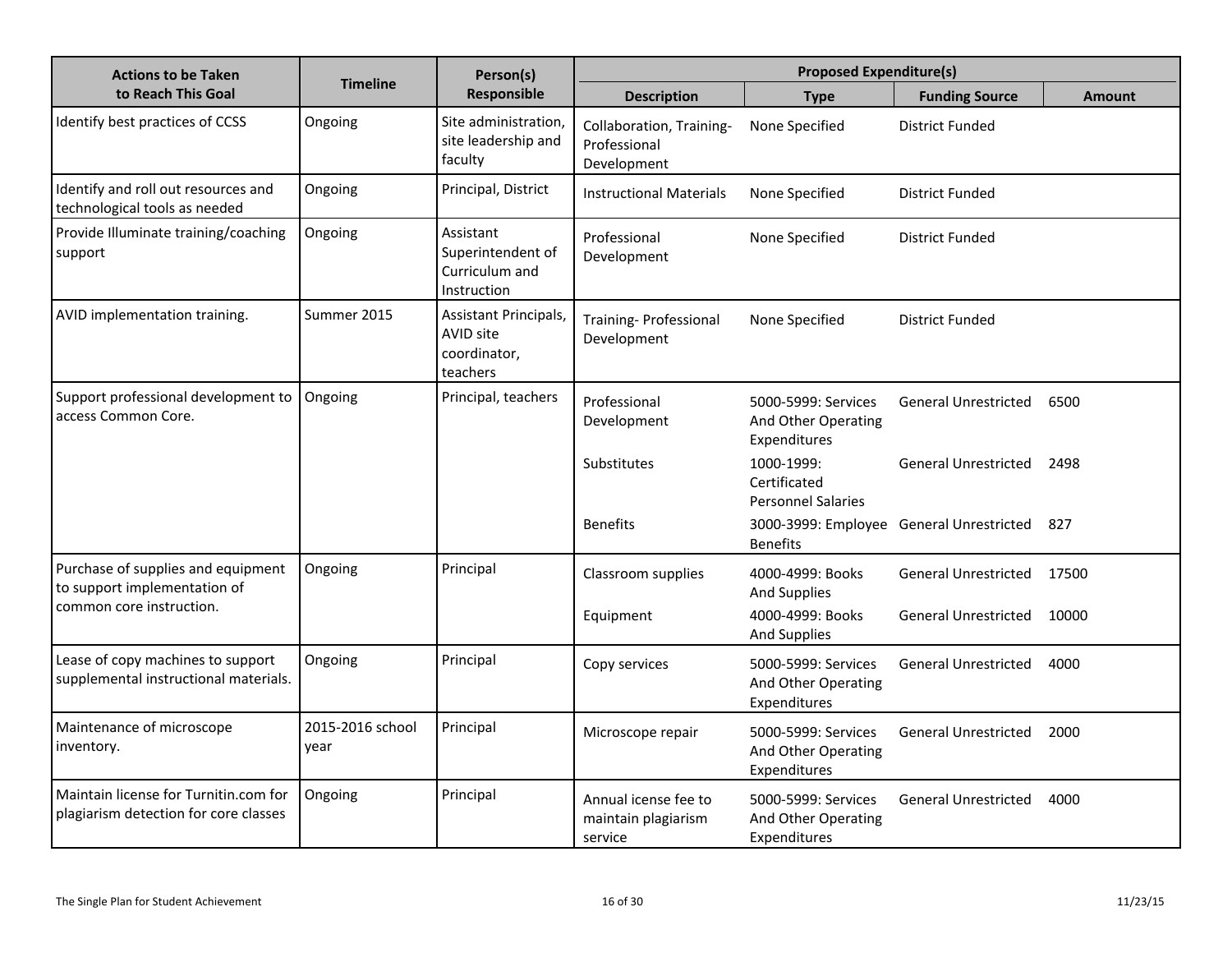#### <span id="page-16-0"></span>**School Goal #2**

The School Site Council has analyzed the academic performance of all student groups and has considered the effectiveness of key elements of the instructional program for students failing to meet academic performance index (API) and adequate yearly progress growth (AYP) targets. As a result, it has adopted the following school goals, related actions, and expenditures to raise the academic performance of students not yet meeting state standards:

#### **SUBJECT: LEAP # 1 and #2, State Priority # 2 Implementation of Common Core**

#### **LEA GOAL:**

Provide a variety of student programs, opportunities, strategies, and targeted interventions that support College and Career readiness.

#### **SCHOOL GOAL #2:**

Provide a variety of student programs, opportunities, strategies, and targeted interventions that support College and Career readiness.

#### **Data Used to Form this Goal:**

2015 SBAC Data

#### **Findings from the Analysis of this Data:**

70% of 11th grade students in ELA met or exceeded standards. 34% of 11th grade students in math met or exceeded standards.

District growth targets are to increase ELA and math performance for all students by 1% and subgroups (SED, EL, and SPED) by 2%.

#### **How the School will Evaluate the Progress of this Goal:**

Analysis of 2016 SBAC base to growth data and site benchmark data

| <b>Actions to be Taken</b>                               |                 | Person(s)                      |                               | <b>Proposed Expenditure(s)</b>          |                             |               |
|----------------------------------------------------------|-----------------|--------------------------------|-------------------------------|-----------------------------------------|-----------------------------|---------------|
| to Reach This Goal                                       | <b>Timeline</b> | Responsible                    | <b>Description</b>            | Type                                    | <b>Funding Source</b>       | <b>Amount</b> |
| Instructional Materials- Career<br>Technical Education   | 2015-2016       | Principal,<br>Department Chair | <b>Instructional Supplies</b> | 4000-4999: Books<br><b>And Supplies</b> | <b>General Unrestricted</b> | 16500         |
| l Instructional Materials- Visual and<br>Performing Arts | 2015-2016       | Principal,<br>Department Chair | <b>Instructional Supplies</b> | 4000-4999: Books<br><b>And Supplies</b> | <b>General Unrestricted</b> | 16900         |
| Instructional Materials- Foreign<br>Language             | 2015-2016       | Principal,<br>Department Chair | <b>Instructional Supplies</b> | 4000-4999: Books<br><b>And Supplies</b> | <b>General Unrestricted</b> | 200           |
| <b>Counseling Materials</b>                              | 2015-2016       | Principal,<br>Department Chair | <b>Instructional Supplies</b> | 4000-4999: Books<br>And Supplies        | <b>General Unrestricted</b> | 200           |
| Instructional Materials- Special<br>Education            | 2015-2016       | Principal,<br>Department Chair | <b>Instructional Supplies</b> | 4000-4999: Books<br><b>And Supplies</b> | <b>General Unrestricted</b> | 400           |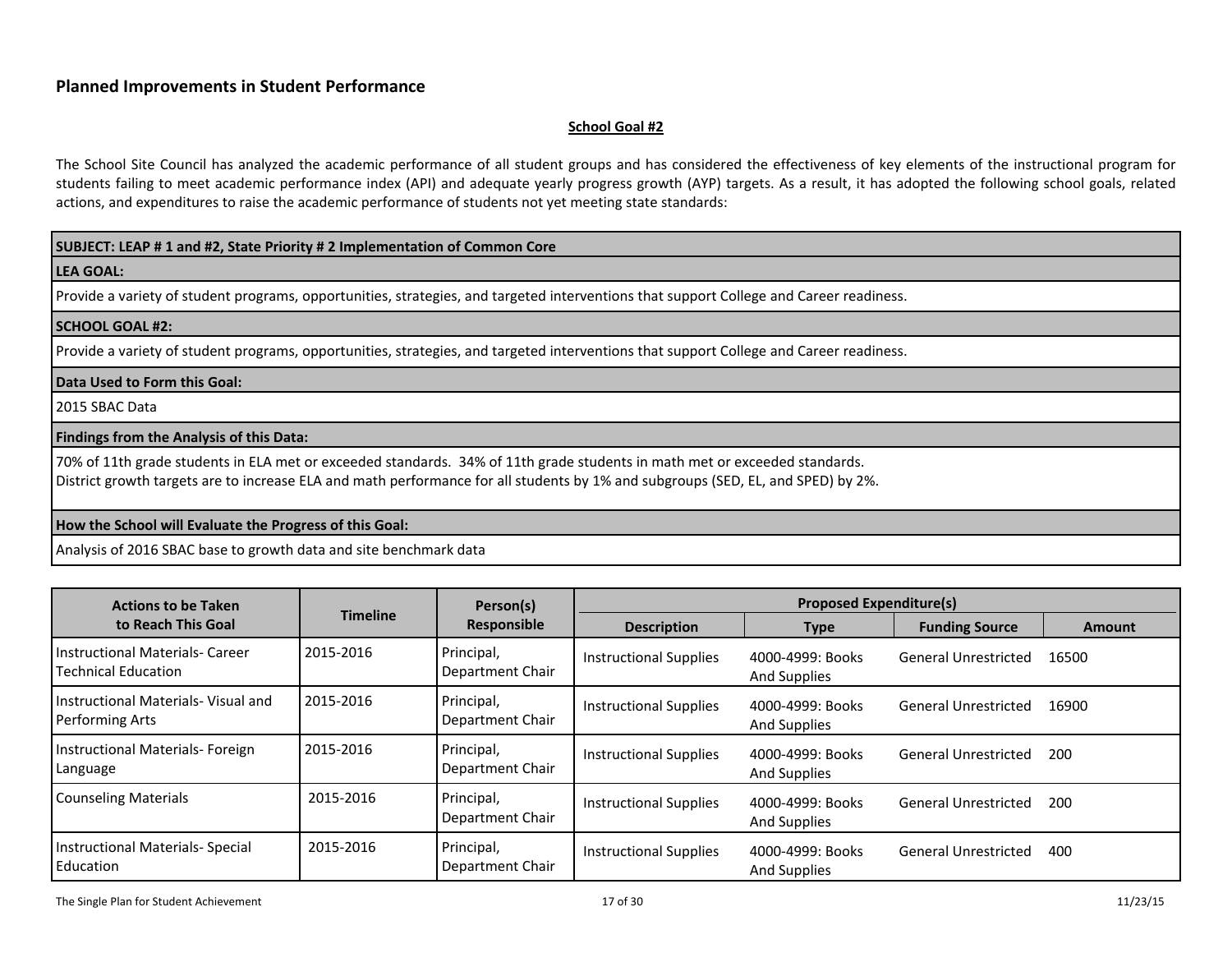| <b>Actions to be Taken</b> |           | Person(s)          |                         | <b>Proposed Expenditure(s)</b> |                       |  |  |  |
|----------------------------|-----------|--------------------|-------------------------|--------------------------------|-----------------------|--|--|--|
| to Reach This Goal         | Timeline  | <b>Responsible</b> | <b>Description</b>      | Type                           | <b>Funding Source</b> |  |  |  |
| l Intervention Counselor   | 2015-2016 | District           | <b>Student Services</b> | None Specified                 | LCFF Supplemental     |  |  |  |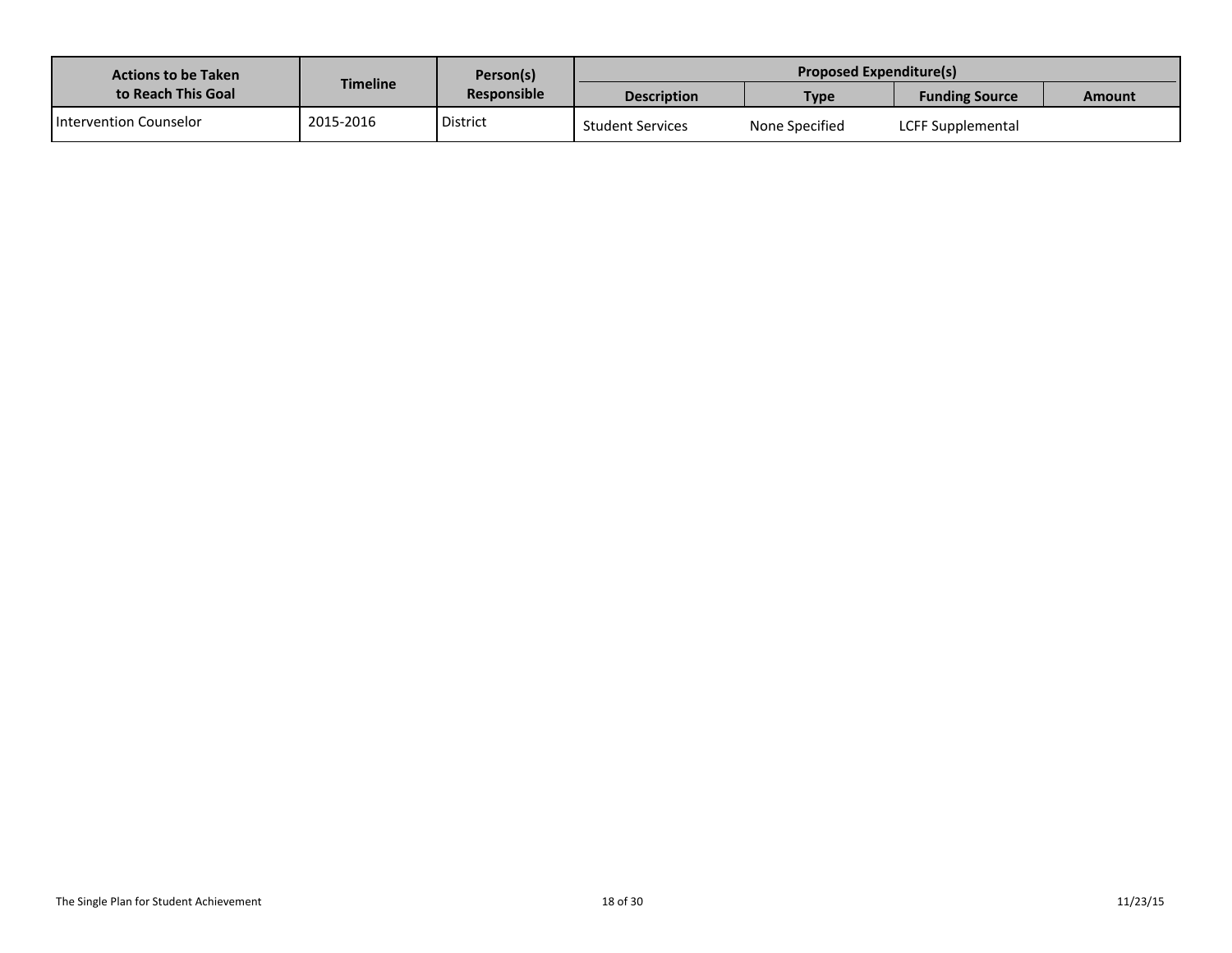#### <span id="page-18-0"></span>**School Goal #3**

The School Site Council has analyzed the academic performance of all student groups and has considered the effectiveness of key elements of the instructional program for students failing to meet academic performance index (API) and adequate yearly progress growth (AYP) targets. As a result, it has adopted the following school goals, related actions, and expenditures to raise the academic performance of students not yet meeting state standards:

#### **SUBJECT: LEAP #4, State Priority #1-Basic Services**

**LEA GOAL:**

Provide safe, drug-free, well-maintained, culturally-sensitive, and appropriately equipped schools to ensure a positive learning environment.

#### **SCHOOL GOAL #3:**

Provide safe, drug-free, well-maintained, culturally-sensitive, and appropriately equipped schools to ensure a positive learning environment.

#### **Data Used to Form this Goal:**

2014 California Healthy Kids Survey and Spring 2015 District Student Survey results

#### **Findings from the Analysis of this Data:**

Data is used to create goals and to set targets as the district looks towards determining consistent survey instrument.

#### **How the School will Evaluate the Progress of this Goal:**

Annual Target for 2016

| <b>Actions to be Taken</b>                                                                                                                                                                                               |                          | Person(s)                                                 |                              | <b>Proposed Expenditure(s)</b>   |                             |               |
|--------------------------------------------------------------------------------------------------------------------------------------------------------------------------------------------------------------------------|--------------------------|-----------------------------------------------------------|------------------------------|----------------------------------|-----------------------------|---------------|
| to Reach This Goal                                                                                                                                                                                                       | <b>Timeline</b>          | Responsible                                               | <b>Description</b>           | Type                             | <b>Funding Source</b>       | <b>Amount</b> |
| Collaborate with district personnel to<br>communicate staffing needs.                                                                                                                                                    | Ongoing                  | Principal                                                 |                              | None Specified                   | District Funded             |               |
| Allocate appropriate funding for the<br>the maintenance of facilities through<br>l custodial services.                                                                                                                   | Ongoing                  | Principal                                                 | <b>Custodial Budget</b>      | 4000-4999: Books<br>And Supplies | <b>General Unrestricted</b> | 21060         |
| Allocate appropriate funding for the<br>"beautification" of campus. In so<br>doing, take into consideration that<br>the Department of Defense<br>modernization project will significant<br>l improve the physical plant. | 2015-2016 school<br>year | Principal<br>Leadership Team<br>ASB student<br>leadership | <b>Campus Beautification</b> | None Specified                   | None Specified              | 3000          |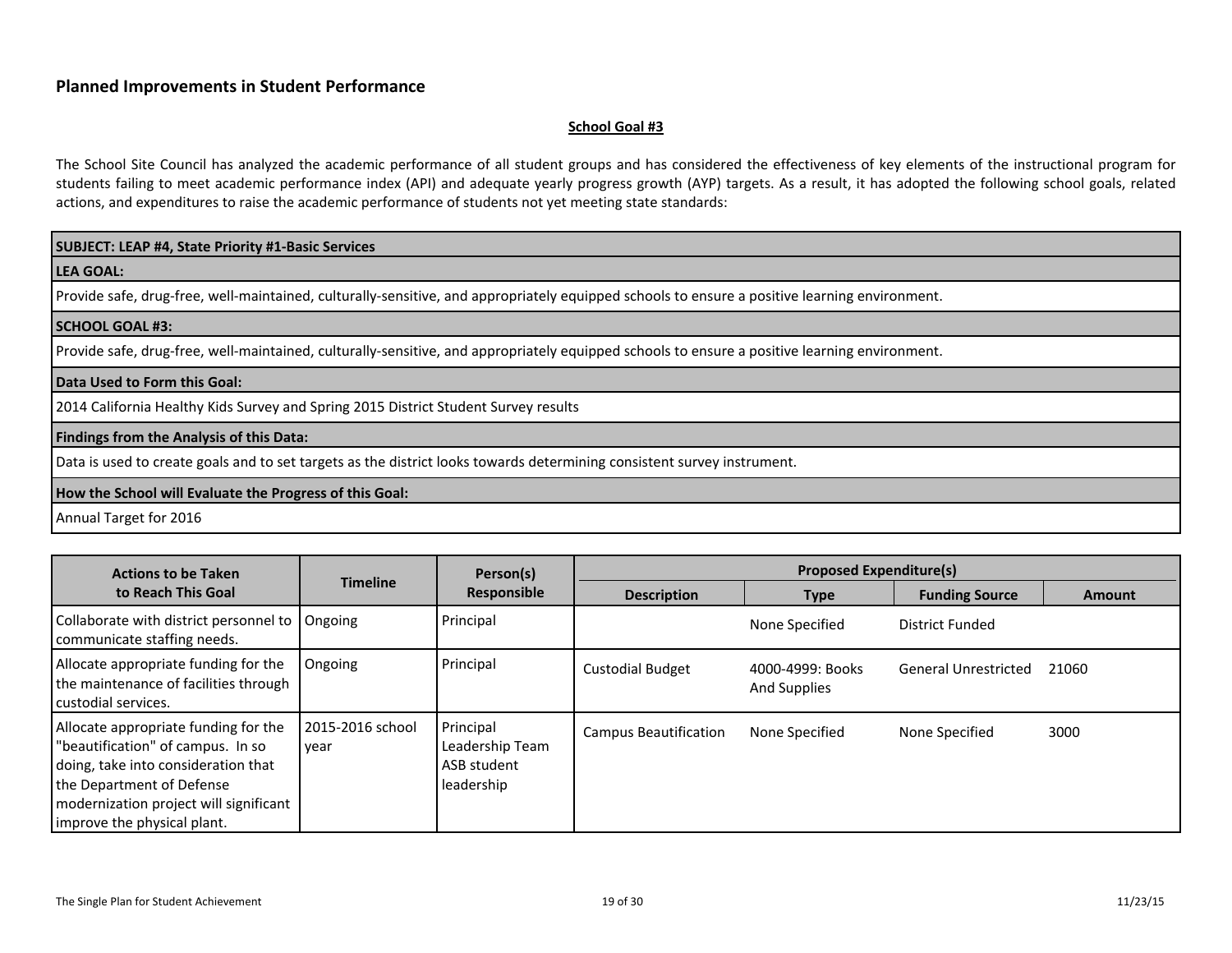| <b>Actions to be Taken</b>                                             |                          | Person(s)          |                                                 | <b>Proposed Expenditure(s)</b>                             |                             |        |
|------------------------------------------------------------------------|--------------------------|--------------------|-------------------------------------------------|------------------------------------------------------------|-----------------------------|--------|
| to Reach This Goal                                                     | <b>Timeline</b>          | <b>Responsible</b> | <b>Description</b>                              | <b>Type</b>                                                | <b>Funding Source</b>       | Amount |
| Maintenance of utility vehicles used<br>to facilitate site operations. | 2015-2016 school<br>year | Principal          | Site utility vehicles<br>maintenance            | 4000-4999: Books<br><b>And Supplies</b>                    | <b>General Unrestricted</b> | 2800   |
|                                                                        |                          |                    |                                                 | 5000-5999: Services<br>And Other Operating<br>Expenditures | General Unrestricted        | 6200   |
| Funding to replace and/or replenish<br>library books for circulations. | Ongoing                  | Principal          | Library books for<br>circulation                | 4000-4999: Books<br>And Supplies                           | <b>General Unrestricted</b> | 2500   |
| Funding allocated for Library Media<br>services.                       | Ongoing                  | Principal          | Library Media Center<br>funding                 | 4000-4999: Books<br><b>And Supplies</b>                    | <b>General Unrestricted</b> | 1500   |
| Music supplies and repairs.                                            | Ongoing                  | Principal          | Instrument repair and<br>instructional supplies | 5000-5999: Services<br>And Other Operating<br>Expenditures | <b>General Unrestricted</b> | 2000   |
|                                                                        |                          |                    |                                                 | 4000-4999: Books<br><b>And Supplies</b>                    | <b>General Unrestricted</b> | 1000   |
| Administrative supplies to support<br>site/office operations.          | Ongoing                  | Principal          | Office equipment and<br>supplies                | 4000-4999: Books<br>And Supplies                           | <b>General Unrestricted</b> | 5000   |
| Implementation of Adolescent<br>Substance Abuse Program                | Ongoing                  | Principal          | <b>Student Services</b>                         | None Specified                                             | None Specified              |        |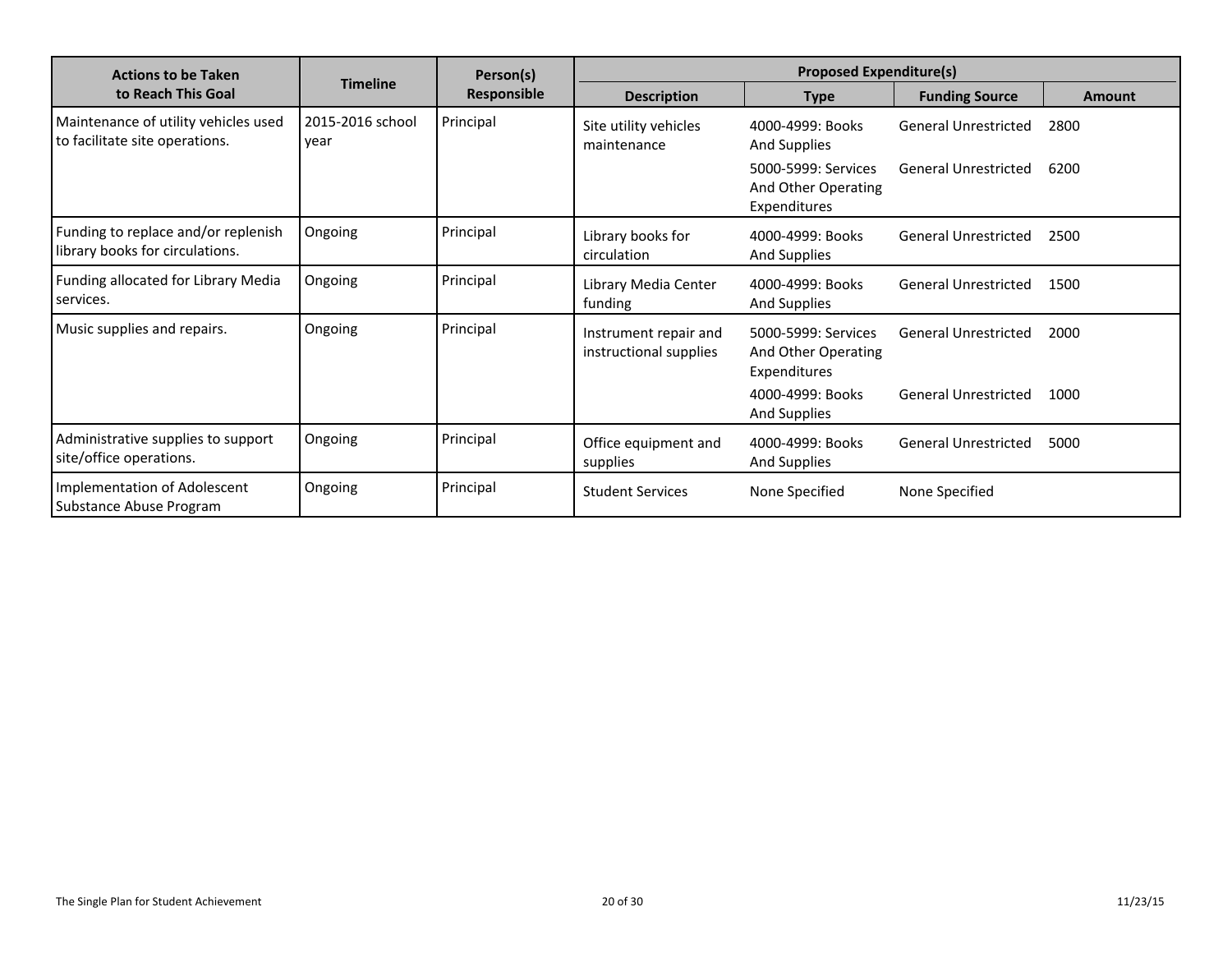#### <span id="page-20-0"></span>**School Goal #4**

The School Site Council has analyzed the academic performance of all student groups and has considered the effectiveness of key elements of the instructional program for students failing to meet academic performance index (API) and adequate yearly progress growth (AYP) targets. As a result, it has adopted the following school goals, related actions, and expenditures to raise the academic performance of students not yet meeting state standards:

#### **SUBJECT: LEAP # 4 , State Priority # 3 Parent Involvement**

#### **LEA GOAL:**

Provide opportunities for community input and educational advocacy through communication of goals, activities, and accomplishments in order to represent the desire and the capabilities of our unique community.

#### **SCHOOL GOAL #4:**

Provide opportunities for community input and educational advocacy through communication of goals, activities, and accomplishments.

#### **Data Used to Form this Goal:**

Eight State Priority Metrics SSUSD Data Portrait/3 Year Data Trend Ongoing District Progress Reports

#### **Findings from the Analysis of this Data:**

Continue to maintain/improve opportunities for stakeholder engagement.

#### **How the School will Evaluate the Progress of this Goal:**

Analysis of opportunities for community input and educational advocacy at the site.

| <b>Actions to be Taken</b>                                                                                       |                          | Person(s)                  |                                          | <b>Proposed Expenditure(s)</b>                              |                             |        |
|------------------------------------------------------------------------------------------------------------------|--------------------------|----------------------------|------------------------------------------|-------------------------------------------------------------|-----------------------------|--------|
| to Reach This Goal                                                                                               | <b>Timeline</b>          | Responsible                | <b>Description</b>                       | <b>Type</b>                                                 | <b>Funding Source</b>       | Amount |
| Review student/staff/parent survey<br>responses and discuss concerns                                             | Ongoing                  | Principal                  |                                          | None Specified                                              | None Specified              |        |
| Develop and implement strategies to<br>improve school connectedness                                              | Ongoing                  | Principal                  |                                          | None Specified                                              | None Specified              |        |
| Maintain LINK Crew program as an<br>effort to engage freshmen students<br>before they start school and sustain a | 2015-2016 school<br>vear | <b>Assistant Principal</b> | Compensation for<br>faculty facilitation | 1000-1999:<br>Certificated<br><b>Personnel Salaries</b>     | <b>General Unrestricted</b> | 4000   |
| culture of support and success.                                                                                  |                          |                            | <b>Benefits</b>                          | 3000-3999: Employee General Unrestricted<br><b>Benefits</b> |                             | 500    |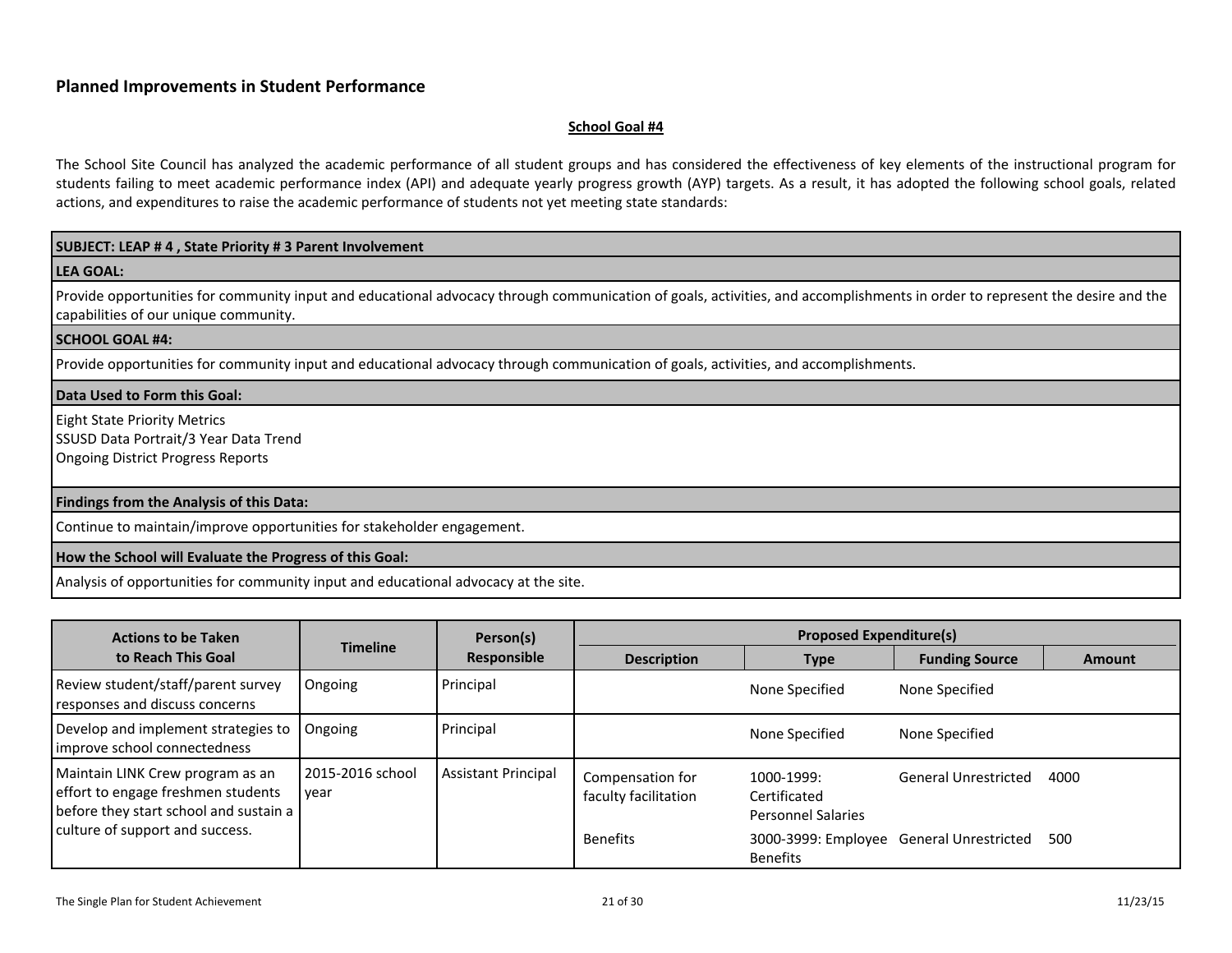| <b>Actions to be Taken</b>                                                                                              |                          | Person(s)           | <b>Proposed Expenditure(s)</b>                     |                                                            |                             |               |
|-------------------------------------------------------------------------------------------------------------------------|--------------------------|---------------------|----------------------------------------------------|------------------------------------------------------------|-----------------------------|---------------|
| to Reach This Goal                                                                                                      | <b>Timeline</b>          | Responsible         | <b>Description</b>                                 | <b>Type</b>                                                | <b>Funding Source</b>       | <b>Amount</b> |
| Provide diplomas for graduating<br>seniors.                                                                             | 2015-2016 school<br>vear | Principal           | Purchase of diplomas                               | 4000-4999: Books<br>And Supplies                           | <b>General Unrestricted</b> | 3500          |
| Ongoing communication regarding<br>student academic progress                                                            | 2015-2016 school<br>year | Principal           | Print shop                                         | 5000-5999: Services<br>And Other Operating<br>Expenditures | <b>General Unrestricted</b> | 2500          |
|                                                                                                                         |                          |                     | Postage                                            | 5000-5999: Services<br>And Other Operating<br>Expenditures | <b>General Unrestricted</b> | 10000         |
| Publish "Blockbuster" to facilitate<br>school connectedness and improve<br>student information about site<br>activities | Ongoing                  | Principal, teachers | Publishing services<br>through Daily<br>Indpendent | 5000-5999: Services<br>And Other Operating<br>Expenditures | <b>General Unrestricted</b> | 2600          |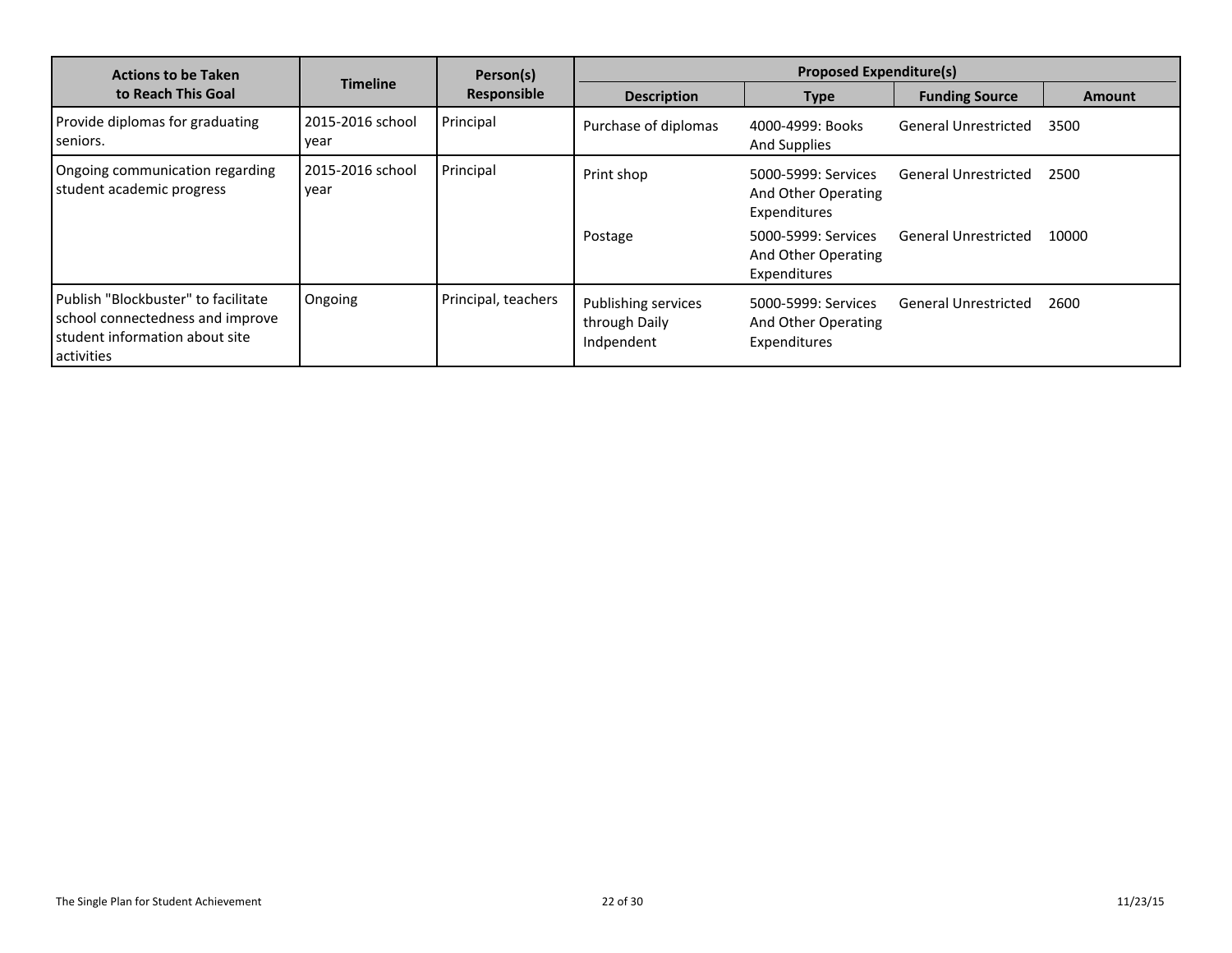#### <span id="page-22-0"></span>**School Goal #5**

The School Site Council has analyzed the academic performance of all student groups and has considered the effectiveness of key elements of the instructional program for students failing to meet academic performance index (API) and adequate yearly progress growth (AYP) targets. As a result, it has adopted the following school goals, related actions, and expenditures to raise the academic performance of students not yet meeting state standards:

#### **SUBJECT: LEAP #2, State Priority #5, State Priority #6**

**LEA GOAL:**

Annually increase percent of English Language Learners making progress in learning English to 60.5% by 2017 (AMAO 1-CELDT)

#### **SCHOOL GOAL #5:**

Annually increase percent of English Language Learners making progress in learning English.

#### **Data Used to Form this Goal:**

2014 -2015 Annual AMAO 1 Results

#### **Findings from the Analysis of this Data:**

2014-15

AMAO 1-CELDT: 53.4%

#### **How the School will Evaluate the Progress of this Goal:**

Annual target for 2014 - 2015: AMAO 1 CELDT: 60.5%

| <b>Actions to be Taken</b><br><b>Timeline</b>                                                                                                                                           |         | Person(s)                                                       | <b>Proposed Expenditure(s)</b>                            |                |                       |               |
|-----------------------------------------------------------------------------------------------------------------------------------------------------------------------------------------|---------|-----------------------------------------------------------------|-----------------------------------------------------------|----------------|-----------------------|---------------|
| to Reach This Goal                                                                                                                                                                      |         | Responsible                                                     | <b>Description</b>                                        | <b>Type</b>    | <b>Funding Source</b> | <b>Amount</b> |
| Provide professional development to<br>l teachers and administrators on<br><b>ELA/ELD instructional model (CCSS</b><br>instruction along with Designated<br>and Integrated instruction) |         | Assistant<br>Superintendent of<br>Curriculum and<br>Instruction | Professional<br>Development                               | None Specified | District Funded       |               |
| Provide newcomer class for English<br>Learners (9-12)                                                                                                                                   | Ongoing | Principal, teacher                                              | Provide newcomer class<br>for English Learners (9-<br>12) | None Specified | District Funded       |               |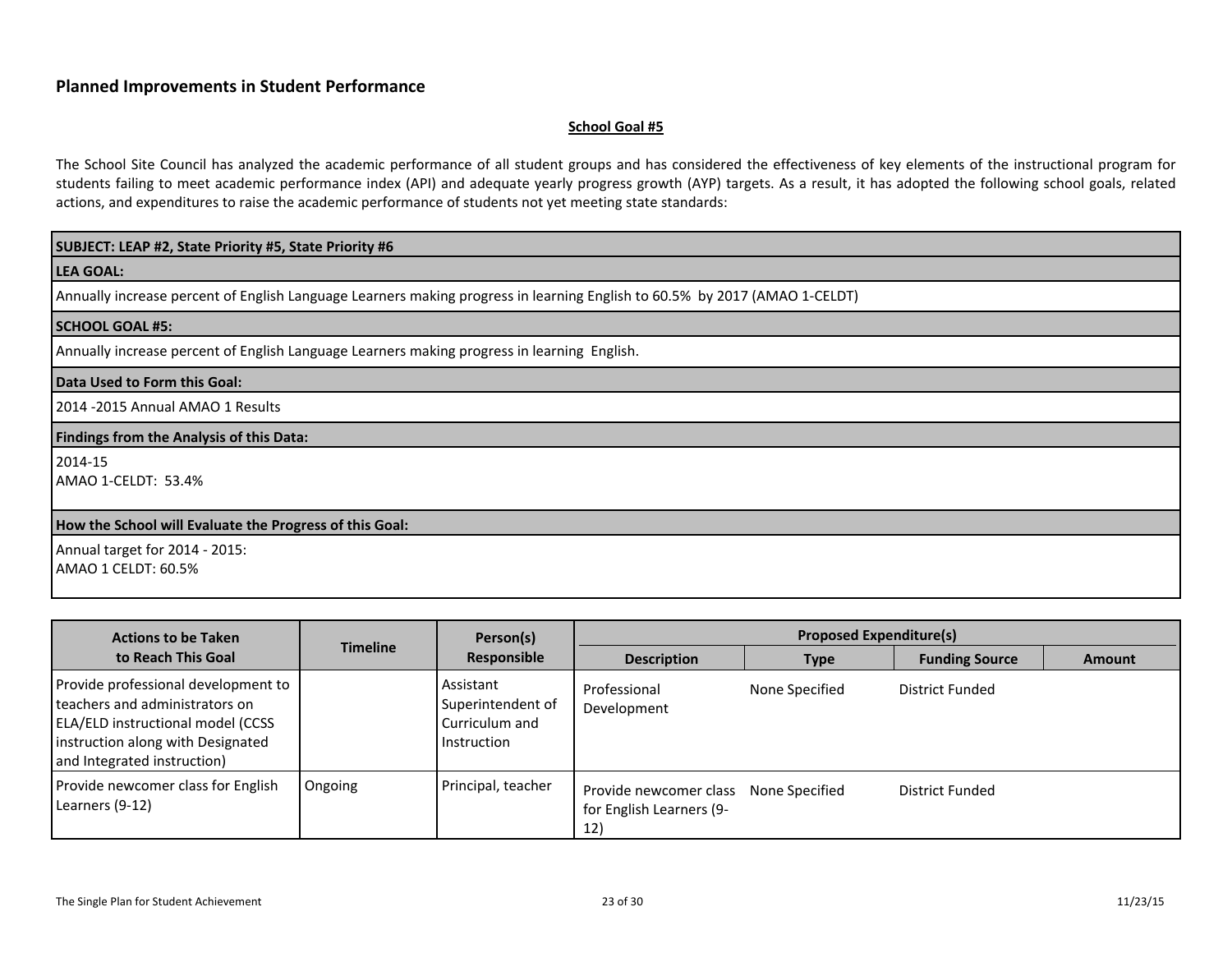## **Centralized Services for Planned Improvements in Student Performance**

The following actions and related expenditures support this site program goal and will be performed as a centralized service. Note: the total amount for each categorical program in this section must be aligned with the Consolidated Application.

#### **Centralized Services for Planned Improvements in Student Performance**

**SUBJECT: Centralized Services for Planned Improvements in Student Performance in student achievement.**

#### **SCHOOL GOAL #1:**

To support school goal #1 Implementation of Common Core State Standards.

<span id="page-23-0"></span>

| <b>Actions to be Taken</b><br>to Reach This Goal                                               | Timeline | Person(s)<br>Responsible | <b>Proposed Expenditure(s)</b> |                                                         |                               |               |
|------------------------------------------------------------------------------------------------|----------|--------------------------|--------------------------------|---------------------------------------------------------|-------------------------------|---------------|
|                                                                                                |          |                          | <b>Description</b>             | Type                                                    | <b>Funding Source</b>         | <b>Amount</b> |
| District Project Teacher to support<br>implementation of ELA Common Core<br>l State Standards. | 2015-16  | l M. Savko<br>. Frisbee  | Salary                         | 1000-1999:<br>Certificated<br><b>Personnel Salaries</b> | Title I Part A:<br>Allocation | 21455.39      |
|                                                                                                |          |                          | <b>Benefits</b>                | 3000-3999: Employee Title I Part A:<br><b>Benefits</b>  | Allocation                    | 7702.51       |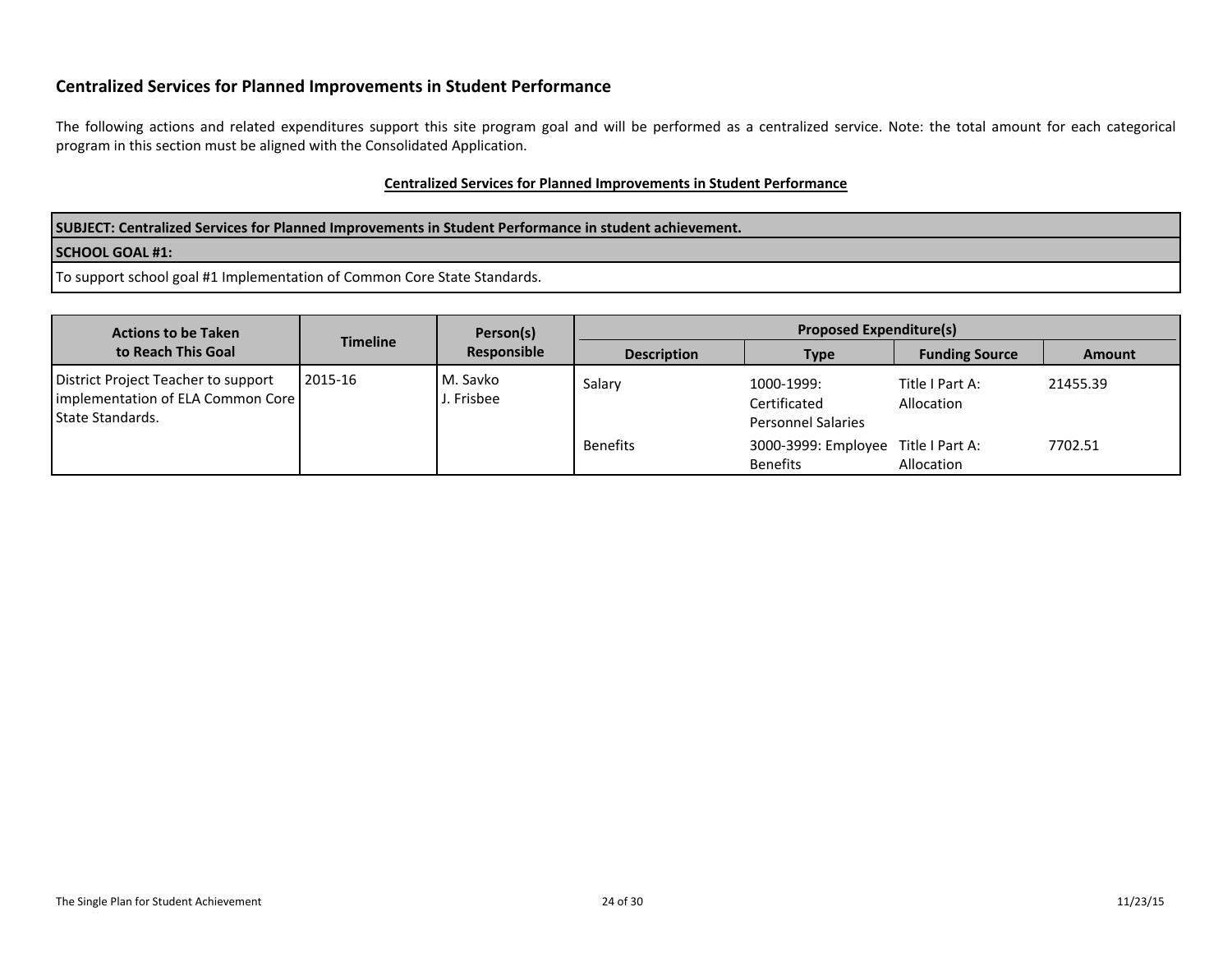## <span id="page-24-1"></span>**Total Allocations and Expenditures by Funding Source**

<span id="page-24-0"></span>

| <b>Total Allocations by Funding Source</b> |                   |                                           |  |
|--------------------------------------------|-------------------|-------------------------------------------|--|
| <b>Funding Source</b>                      | <b>Allocation</b> | <b>Balance (Allocations-Expenditures)</b> |  |
| <b>General Unrestricted</b>                | 146.685           | 0.00                                      |  |

| <b>Total Expenditures by Funding Source</b> |                           |  |  |
|---------------------------------------------|---------------------------|--|--|
| <b>Funding Source</b>                       | <b>Total Expenditures</b> |  |  |
| <b>General Unrestricted</b>                 | 146,685.00                |  |  |
| None Specified                              | 3.000.00                  |  |  |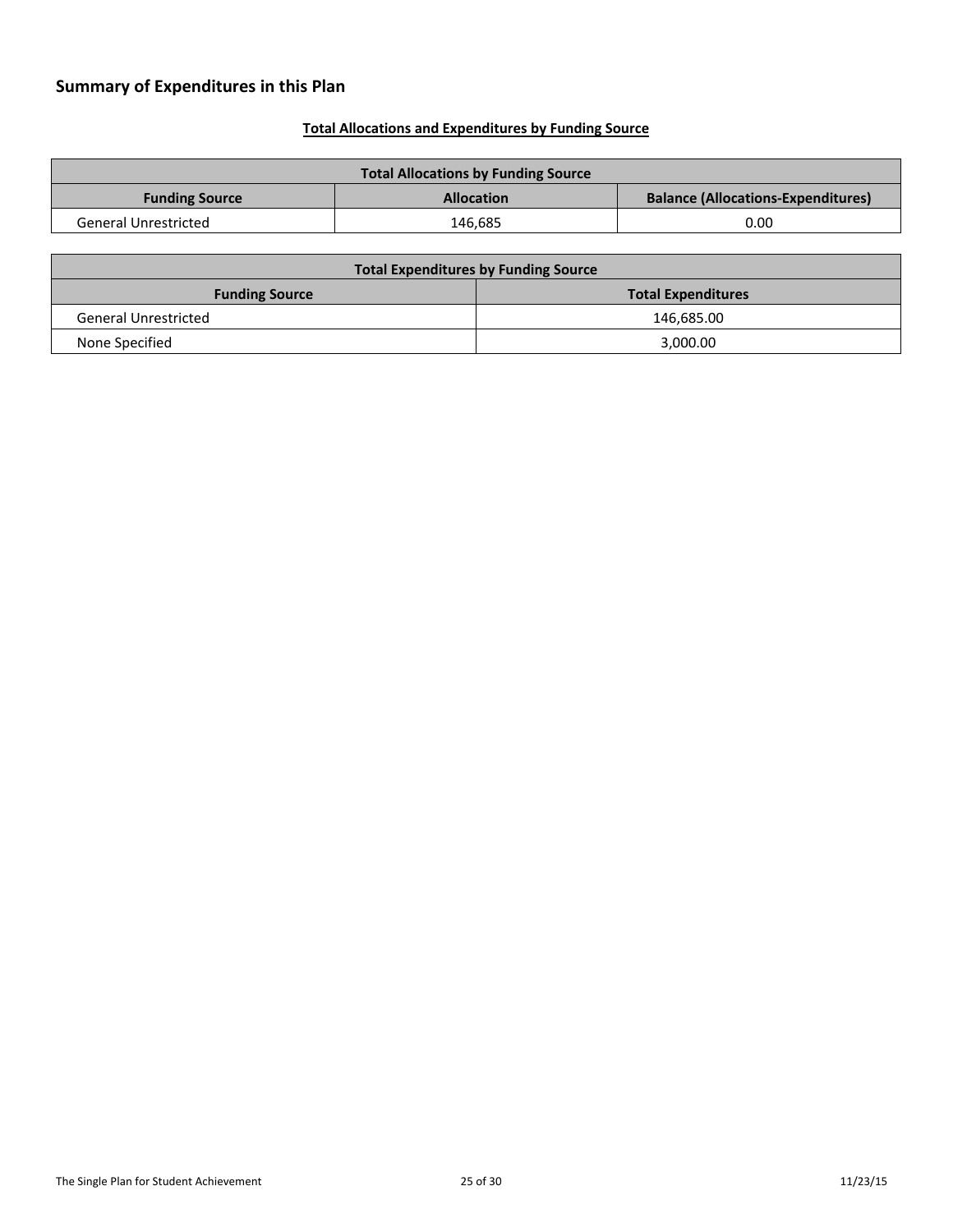## <span id="page-25-0"></span>**Total Centralized Services Expenditures by Funding Source**

| <b>Total Centralized Services Expenditures by Funding Source</b> |           |  |  |
|------------------------------------------------------------------|-----------|--|--|
| <b>Total Expenditures</b><br><b>Funding Source</b>               |           |  |  |
| Title I Part A: Allocation                                       | 29,157.90 |  |  |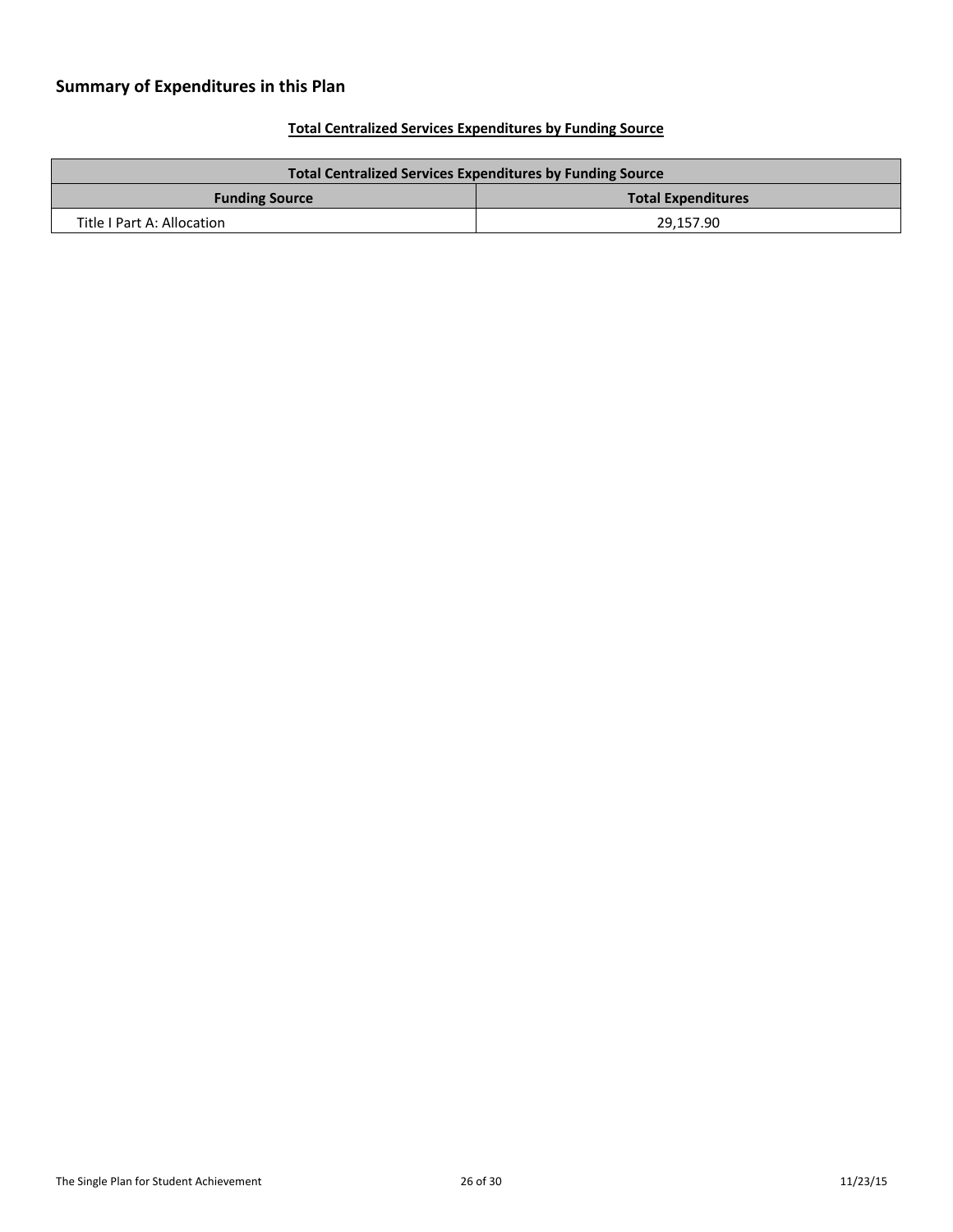## <span id="page-26-0"></span>**Total Expenditures by Object Type**

| <b>Object Type</b>                                   | <b>Total Expenditures</b> |
|------------------------------------------------------|---------------------------|
| 1000-1999: Certificated Personnel Salaries           | 6,498.00                  |
| 3000-3999: Employee Benefits                         | 1,327.00                  |
| 4000-4999: Books And Supplies                        | 99,060.00                 |
| 5000-5999: Services And Other Operating Expenditures | 39,800.00                 |
| None Specified                                       | 3,000.00                  |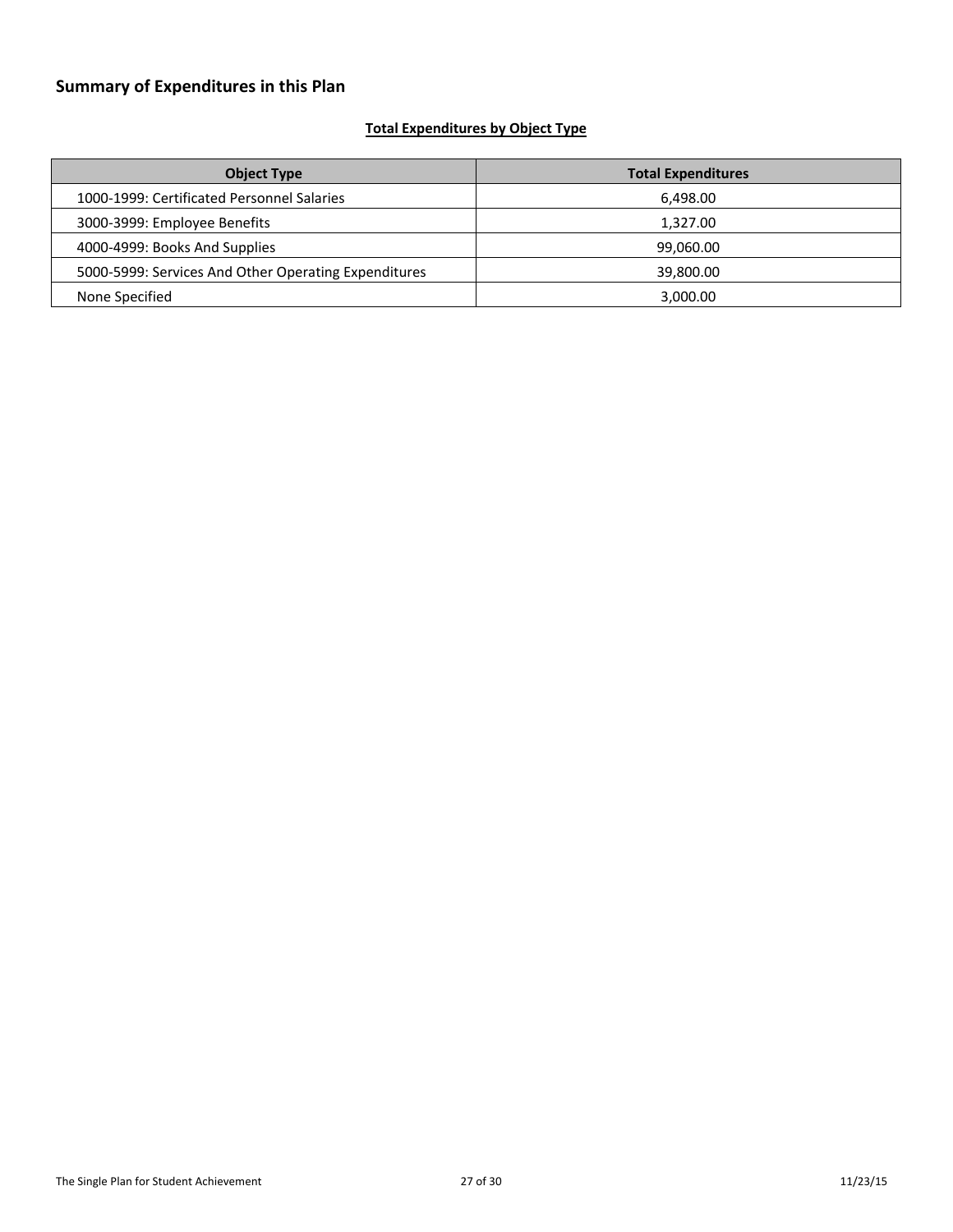## <span id="page-27-0"></span>**Total Expenditures by Object Type and Funding Source**

| <b>Object Type</b>                         | <b>Funding Source</b>       | <b>Total Expenditures</b> |
|--------------------------------------------|-----------------------------|---------------------------|
| 1000-1999: Certificated Personnel Salaries | General Unrestricted        | 6,498.00                  |
| 3000-3999: Employee Benefits               | <b>General Unrestricted</b> | 1,327.00                  |
| 4000-4999: Books And Supplies              | <b>General Unrestricted</b> | 99,060.00                 |
| 5000-5999: Services And Other Operating    | l General Unrestricted      | 39,800.00                 |
| None Specified                             | None Specified              | 3,000.00                  |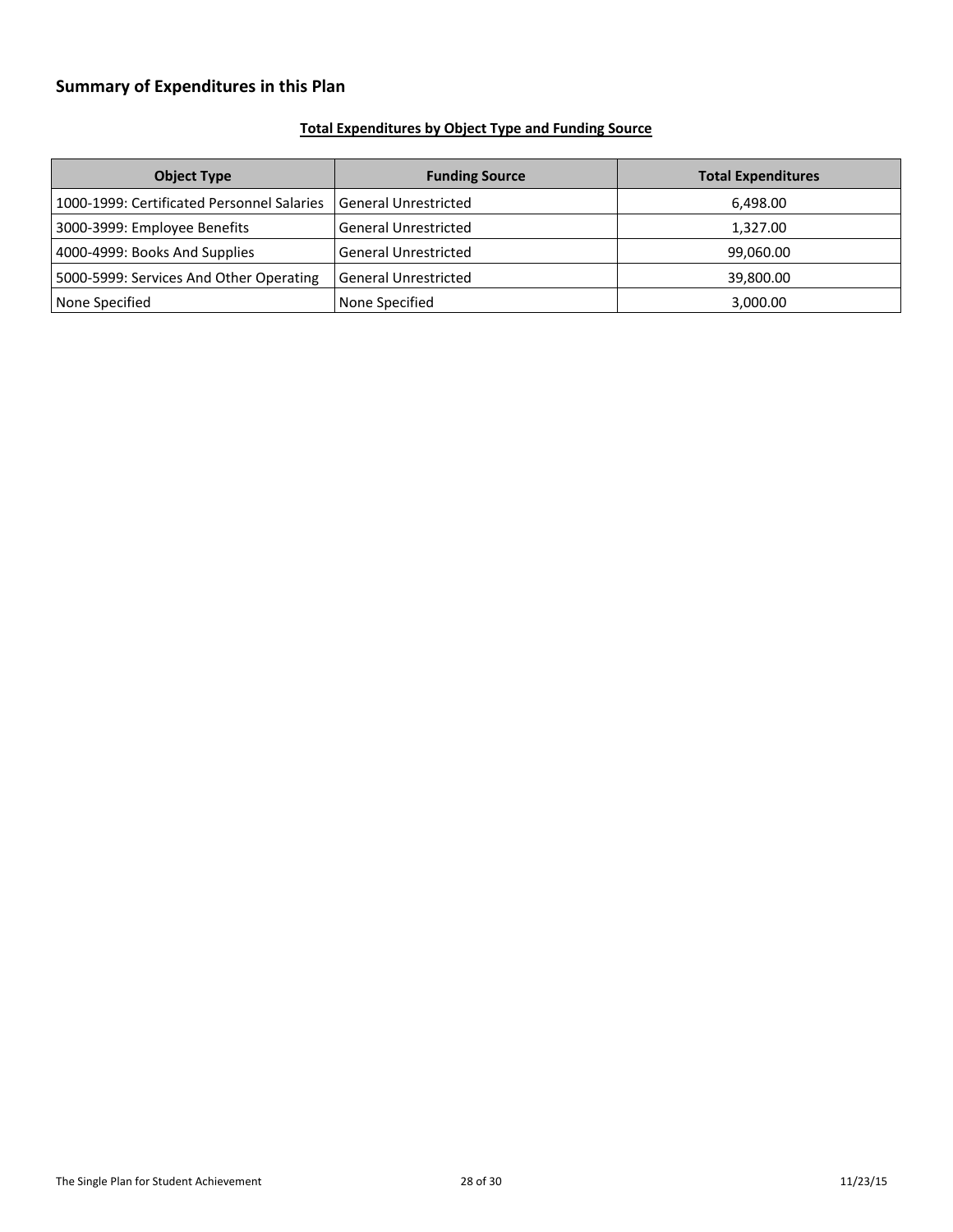## <span id="page-28-0"></span>**Total Expenditures by Goal**

| <b>Goal Number</b> | <b>Total Expenditures</b> |
|--------------------|---------------------------|
| Goal 1             | 47,325.00                 |
| Goal 2             | 34,200.00                 |
| Goal 3             | 45,060.00                 |
| Goal 4             | 23,100.00                 |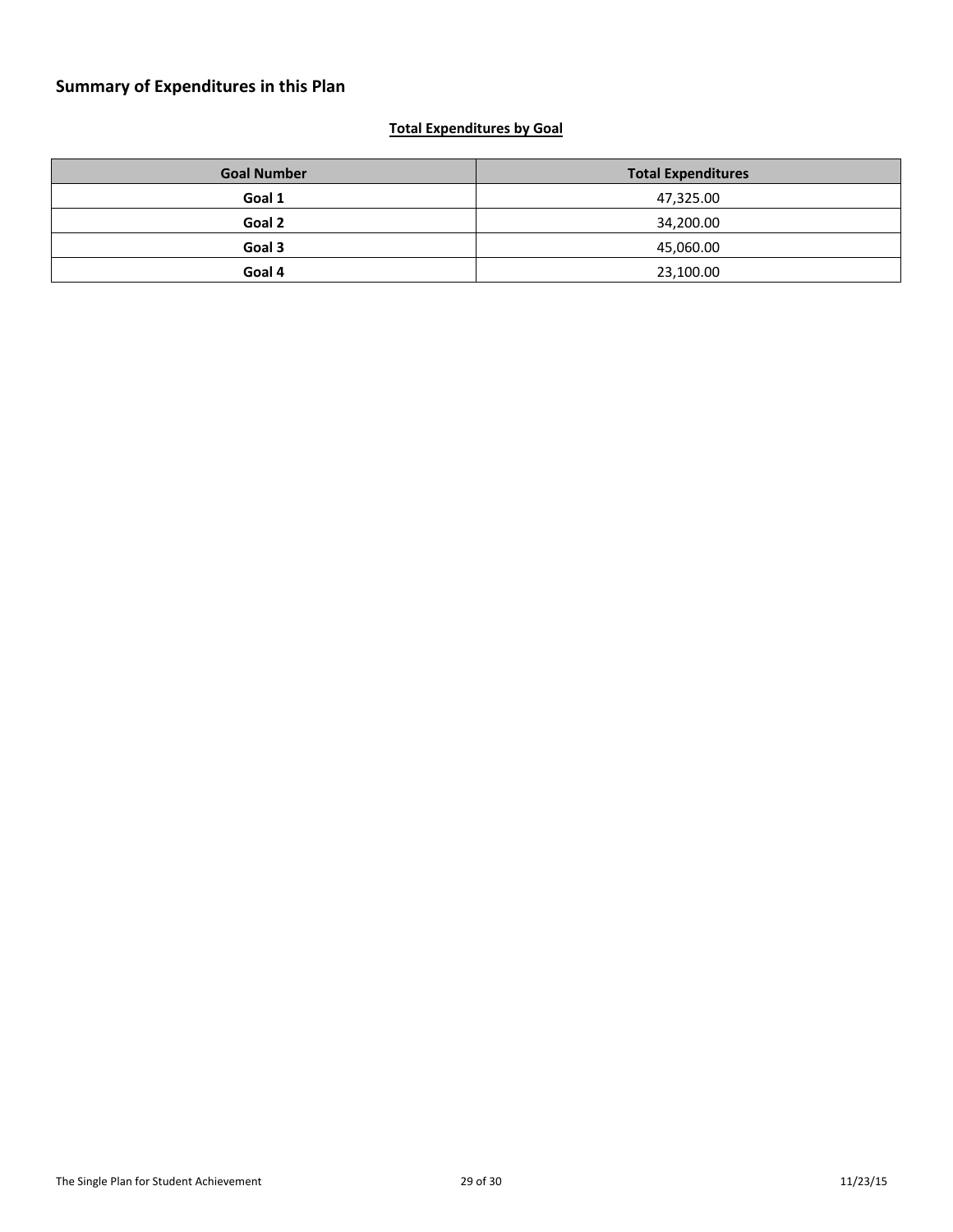## <span id="page-29-0"></span>**School Site Council Membership**

California Education Code describes the required composition of the School Site Council (SSC). The SSC shall be composed of the principal and representatives of: teachers selected by teachers at the school; other school personnel selected by other school personnel at the school; parents of pupils attending the school selected by such parents; and, in secondary schools, pupils selected by pupils attending the school. The current make-up of the SSC is as follows:

| <b>Name of Members</b>               | Principal | Classroom<br>Teacher | Staff<br>Other<br>School | Community<br>Parent or<br>Member | Secondary<br><b>Students</b> |
|--------------------------------------|-----------|----------------------|--------------------------|----------------------------------|------------------------------|
| Cody Pearce                          |           | X                    |                          |                                  |                              |
| Ernestina Palerm Wilson              |           | X                    |                          |                                  |                              |
| Carol Francis                        |           | X                    |                          |                                  |                              |
| Tristan Kratz                        |           | X                    |                          |                                  |                              |
| Bryan Auld                           | X         |                      |                          |                                  |                              |
| Shari Rosenberg                      |           |                      | X                        |                                  |                              |
| <b>Bailey Hannafin</b>               |           |                      |                          |                                  | X                            |
| Subber Dhillon                       |           |                      |                          |                                  | X                            |
| <b>Mallory McDaniel</b>              |           |                      |                          |                                  | X                            |
| Ken Amster                           |           |                      |                          | X                                |                              |
| Stephanie Hudson                     |           |                      |                          | X                                |                              |
| Michelle Paulsen                     |           |                      |                          | X                                |                              |
| Numbers of members of each category: | 1         | 4                    | 1                        | 3                                | 3                            |

At elementary schools, the school site council must be constituted to ensure parity between (a) the principal, classroom teachers, and other school personnel, and (b) parents of students attending the school or other community members. Classroom teachers must comprise a majority of persons represented under section (a). At secondary schools there must be, in addition, equal numbers of parents or other community members selected by parents, and students. Members must be selected by their peer group.